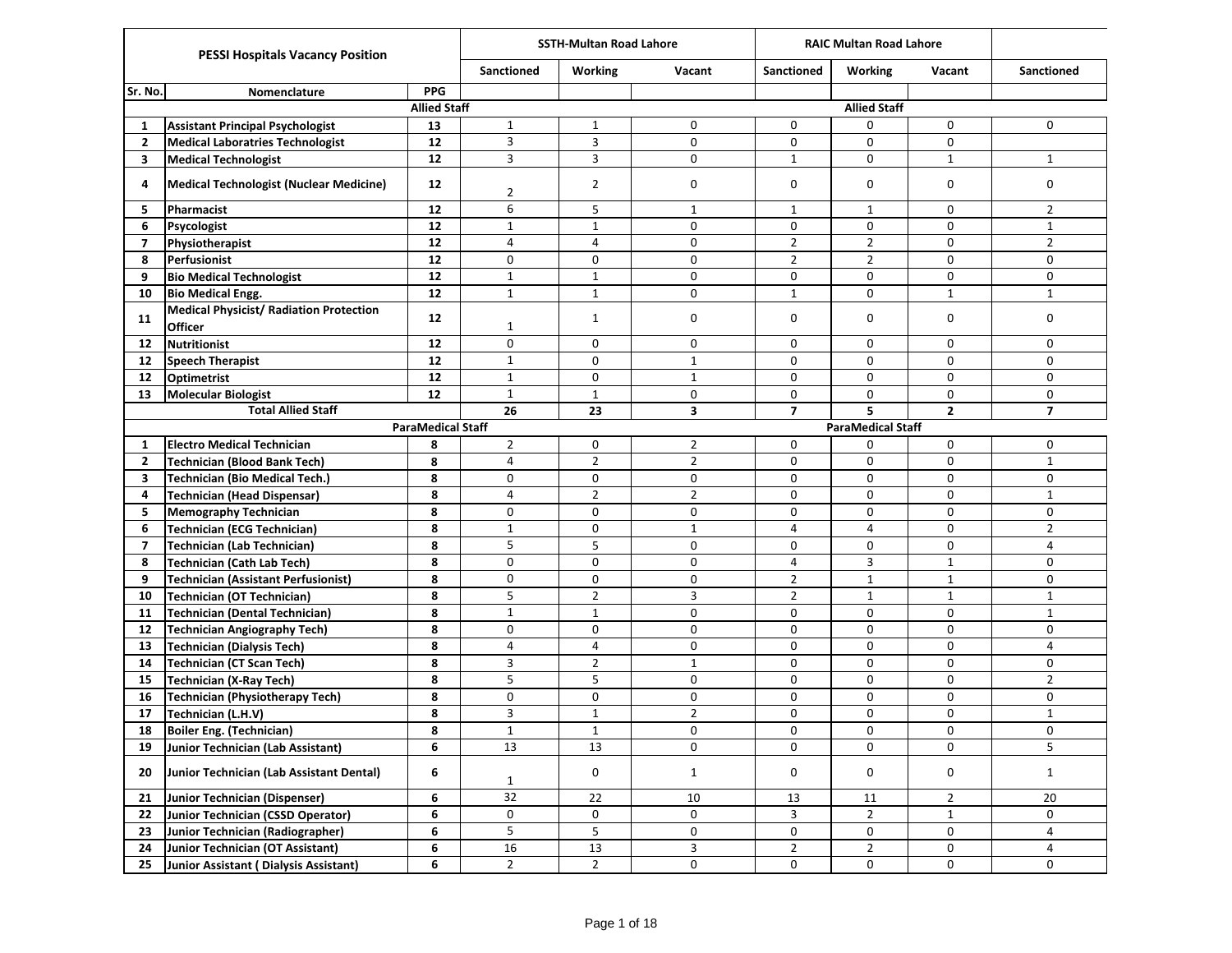|              | <b>PESSI Hospitals Vacancy Position</b>                                                |                              |                                  | <b>SSTH-Multan Road Lahore</b> |                          | <b>RAIC Multan Road Lahore</b> |                       |                          |                                |
|--------------|----------------------------------------------------------------------------------------|------------------------------|----------------------------------|--------------------------------|--------------------------|--------------------------------|-----------------------|--------------------------|--------------------------------|
|              |                                                                                        |                              | <b>Sanctioned</b>                | <b>Working</b>                 | Vacant                   | <b>Sanctioned</b>              | <b>Working</b>        | Vacant                   | <b>Sanctioned</b>              |
| Sr. No.      | Nomenclature                                                                           | <b>PPG</b>                   |                                  |                                |                          |                                |                       |                          |                                |
| 26           | <b>Junior Technician (Blood Transfusion</b><br><b>Assistant/ Blood Bank Assistant)</b> | 6                            | 0                                | $\mathbf 0$                    | $\Omega$                 | $\mathbf 0$                    | $\Omega$              | $\mathbf 0$              | $\mathbf{1}$                   |
| 27           | Junior Technician (Dark Room Assistant)                                                | 6                            | $\overline{2}$                   | $\overline{2}$                 | $\pmb{0}$                | 0                              | 0                     | $\mathbf 0$              | $\overline{2}$                 |
| 28           | Junior Technician (Female Memography<br>Assistant)                                     | 6                            | $\mathbf{1}$                     | $\mathbf 0$                    | $\mathbf{1}$             | 0                              | 0                     | $\mathbf 0$              | $\mathsf{O}$                   |
| 29           | <b>Junior Technician (Vaccinator)</b>                                                  | 6                            | $\overline{2}$                   | $\mathbf{1}$                   | $\mathbf{1}$             | $\mathbf 0$                    | $\mathbf 0$           | $\mathsf{O}$             | $\mathbf{1}$                   |
| 30           | Junior Technician (Physiotherapy Assistant)                                            | 6                            | $\overline{2}$                   | $\overline{2}$                 | $\pmb{0}$                | 0                              | 0                     | $\mathbf 0$              | 0                              |
| 31           | <b>Rehabilitation assistant (Rehabilitation</b><br>Assistant)                          | $\mathbf{2}$                 | 5                                | 5                              | 0                        | 0                              | 0                     | 0                        | 0                              |
| 32           | <b>Mid Wife</b>                                                                        | $\overline{2}$               | $\mathbf{1}$                     | $\mathbf{1}$                   | $\mathbf 0$              | $\mathbf 0$                    | 0                     | $\mathbf 0$              | $\mathbf 0$                    |
| 33           | Dai/Aya                                                                                | $\mathbf{1}$                 | 11                               | 5                              | 6                        | $\overline{2}$                 | $\overline{2}$        | $\mathbf 0$              | 6                              |
| 34           | <b>Dialysis Attendant</b>                                                              | $\mathbf{1}$                 | 0                                | 0                              | $\pmb{0}$                | 0                              | 0                     | $\pmb{0}$                | 0                              |
| 35           | <b>Dental Attendant</b>                                                                | $\mathbf 1$                  | $\mathbf 0$                      | 0                              | $\mathbf 0$              | $\pmb{0}$                      | 0                     | $\mathbf 0$              | 0                              |
| 36           | <b>Female Attendant</b>                                                                | $\mathbf{1}$                 | 17                               | 14                             | 3                        | 3                              | 0                     | 3                        | $\mathbf{1}$                   |
| 37           | <b>Ward Boy</b>                                                                        | $\mathbf{1}$                 | 75                               | 74                             | $\mathbf 1$              | 25                             | 25                    | 0                        | 21                             |
| 38           | <b>Tube Well Operator</b>                                                              | $\mathbf{1}$                 | $\overline{2}$<br>$\overline{7}$ | $\overline{2}$                 | $\Omega$                 | $\Omega$                       | $\Omega$              | $\Omega$                 | $\mathbf{1}$                   |
| 39           | Lab. Attendant                                                                         | $\mathbf{1}$<br>$\mathbf{1}$ | $\overline{3}$                   | 6<br>3                         | $\mathbf 1$<br>$\pmb{0}$ | 0<br>0                         | 0<br>$\mathbf 0$      | $\pmb{0}$<br>$\mathbf 0$ | $\overline{2}$<br>$\mathbf{1}$ |
| 40<br>41     | Dark Room Attendant<br><b>OT Attendant</b>                                             | $\mathbf{1}$                 | 19                               | 18                             | $\mathbf 1$              | $\mathbf 0$                    | 0                     | 0                        | 6                              |
| 42           | <b>Attendant</b>                                                                       | $\mathbf{1}$                 | $\overline{2}$                   | $\overline{2}$                 | $\pmb{0}$                | $\mathbf 0$                    | $\mathbf 0$           | 0                        | $\mathbf 0$                    |
| 43           | <b>Helper</b>                                                                          | $\mathbf{1}$                 | 17                               | 16                             | $\mathbf 1$              | $\overline{4}$                 | $\mathbf 0$           | $\overline{4}$           | $\overline{2}$                 |
| 44           | <b>Stretcher Bearer</b>                                                                | $\mathbf 1$                  | $\overline{4}$                   | $\overline{4}$                 | $\mathbf 0$              | $\mathbf 0$                    | $\mathbf 0$           | $\mathbf 0$              | $\mathsf{O}$                   |
| 45           | <b>Trolley Man</b>                                                                     | $\mathbf{1}$                 | 10                               | 10                             | 0                        | $\overline{2}$                 | $\overline{2}$        | 0                        | 0                              |
| 46           | <b>Sterilizer Assistant</b>                                                            | $\mathbf{1}$                 | $\overline{2}$                   | $\overline{2}$                 | $\mathbf 0$              | $\pmb{0}$                      | $\Omega$              | $\mathbf 0$              | $\pmb{0}$                      |
|              | <b>Total Paramedical Staff</b>                                                         |                              | 289                              | 247                            | 42                       | 66                             | 53                    | 13                       | 95                             |
|              |                                                                                        | <b>Nursing Sister</b>        |                                  |                                |                          |                                | <b>Nursing Sister</b> |                          |                                |
| $\mathbf{1}$ | <b>Nursing Superintendent</b>                                                          | 13                           | $\mathbf{1}$                     | 0                              | $\mathbf{1}$             | $\mathbf 0$                    | 0                     | $\mathbf 0$              | $\mathbf{1}$                   |
| $\mathbf{2}$ | <b>Nursing Sister</b>                                                                  | 12                           | 38                               | 38                             | $\mathbf 0$              | $\boldsymbol{9}$               | 9                     | $\mathbf 0$              | 9                              |
| 3            | <b>Physiotherapy Nursing Sister</b>                                                    | $\overline{12}$              | $\mathbf 0$                      | 0                              | $\mathbf 0$              | $\mathbf 0$                    | 0                     | $\mathbf 0$              | $\mathbf 0$                    |
| 4            | <b>Staff Nurse</b>                                                                     | 11                           | 141                              | 118                            | 23                       | 46                             | 34                    | 12                       | 50                             |
|              | <b>Total Nursing Staff</b>                                                             |                              | 180                              | 156                            | 24                       | 55                             | 43                    | 12                       | 60                             |
|              |                                                                                        | <b>Janitor Staff</b>         |                                  |                                |                          |                                | <b>Janitor Staff</b>  |                          |                                |
| 1            | Chowkidar/ Guard                                                                       | $\mathbf{1}$                 | 18                               | 6                              | 12                       | 8                              | 3                     | 5                        | 8                              |
| $\mathbf{2}$ | <b>PCC</b>                                                                             | $\mathbf 1$                  | 0                                | 0                              | $\pmb{0}$                | $\mathbf 0$                    | 0                     | $\pmb{0}$                | $\mathsf 0$                    |
| 3            | <b>Ward Cleaner/ Sweeper</b>                                                           | $\mathbf{1}$                 | 67                               | 64                             | $\mathsf{3}$             | 21                             | 21                    | $\mathbf 0$              | 28                             |
| 4            | Sweeper                                                                                | $\mathbf{1}$                 | 0                                | 0                              | $\pmb{0}$                | $\mathbf 0$                    | 0                     | $\mathbf 0$              | $\mathbf 0$                    |
| 5            | <b>Ward Cleaner/ Sweeper (P.T)</b>                                                     | fixed                        | 0                                | 0                              | 0                        | 0                              | 0                     | 0                        | 0                              |
| 6            | <b>OSD Ward Cleaner</b>                                                                | $\mathbf{1}$                 | 0                                | 0                              | $\mathbf 0$              | $\mathbf 0$                    | 0                     | 0                        | $\mathbf 0$                    |
|              | <b>TOTAL Janitor Staff</b>                                                             |                              | 85                               | 70                             | 15                       | 29                             | 24                    | 5                        | 36                             |
|              | Total:                                                                                 |                              | 580                              | 496                            | 84                       | 157                            | 125                   | 32                       | 198                            |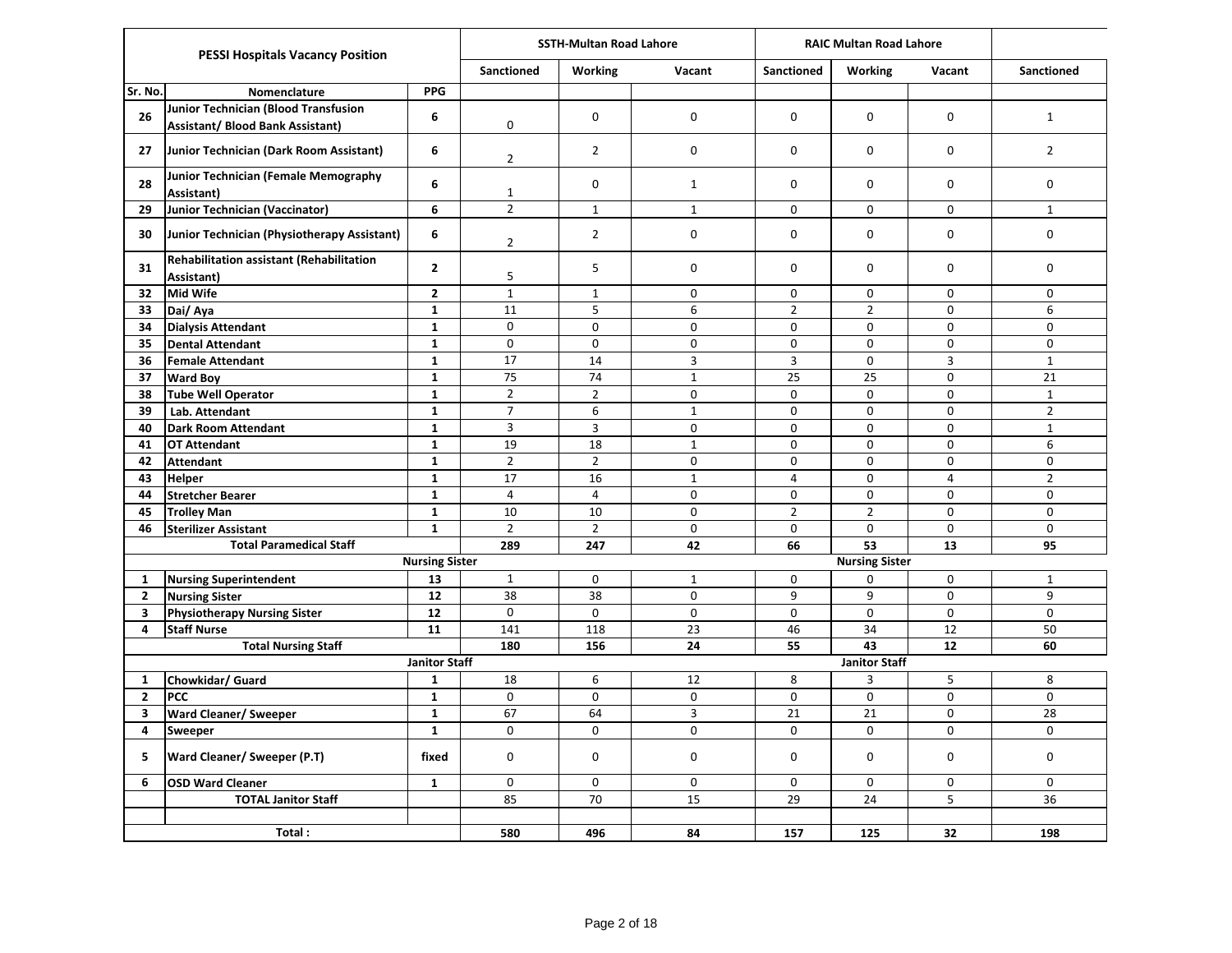|                          | <b>PESSI Hospitals Vacancy Position</b>                   |                   | <b>SSH Shahdara</b>      |              |                | <b>SS MNCH Kotlakhpat</b> |                |                   | <b>SSH Shikhupura</b>    |                |
|--------------------------|-----------------------------------------------------------|-------------------|--------------------------|--------------|----------------|---------------------------|----------------|-------------------|--------------------------|----------------|
|                          |                                                           |                   | Working                  | Vacant       | Sanctioned     | <b>Working</b>            | Vacant         | <b>Sanctioned</b> | Working                  | Vacant         |
| Sr. No.                  | Nomenclature                                              | <b>PPG</b>        |                          |              |                |                           |                |                   |                          |                |
|                          |                                                           | <b>Allied Sta</b> | <b>Allied Staff</b>      |              |                | <b>Allied Staff</b>       |                |                   | <b>Allied Staff</b>      |                |
| 1                        | <b>Assistant Principal Psychologist</b>                   | 13                | 0                        | 0            | 0              | 0                         | 0              | 0                 | 0                        | 0              |
| $\mathbf{2}$             | <b>Medical Laboratries Technologist</b>                   | 12                | 0                        | 0            | 0              | 0                         | 0              | $\mathbf 0$       | 0                        | 0              |
| 3                        | <b>Medical Technologist</b>                               | 12                | $\mathbf{1}$             | 0            | $\mathbf{1}$   | $\mathbf{1}$              | 0              | $\mathbf 0$       | 0                        | 0              |
| 4                        | Medical Technologist (Nuclear Medicine)                   | 12                | 0                        | 0            | 0              | 0                         | 0              | 0                 | 0                        | 0              |
| 5                        | Pharmacist                                                | 12                | $\mathbf{1}$             | $\mathbf{1}$ | $\overline{2}$ | $\overline{2}$            | 0              | $\mathbf{1}$      | 1                        | 0              |
| 6                        | Psycologist                                               | 12                | $\mathbf{1}$             | 0            | $\mathbf{1}$   | $\mathbf{1}$              | 0              | $\mathbf 0$       | 0                        | 0              |
| $\overline{\phantom{a}}$ | Physiotherapist                                           | 12                | $\overline{2}$           | 0            | $\overline{2}$ | $\mathbf{1}$              | $\mathbf{1}$   | $\mathbf{1}$      | 0                        | $\mathbf{1}$   |
| 8                        | Perfusionist                                              | 12                | 0                        | 0            | 0              | $\mathbf 0$               | 0              | 0                 | 0                        | 0              |
| 9                        | <b>Bio Medical Technologist</b>                           | 12                | 0                        | 0            | 0              | 0                         | 0              | 0                 | $\mathbf 0$              | 0              |
| 10                       | <b>Bio Medical Engg.</b>                                  | 12                | 0                        | $\mathbf{1}$ | $\mathbf{1}$   | $\mathbf{1}$              | 0              | 0                 | 0                        | $\mathbf 0$    |
| 11                       | <b>Medical Physicist/ Radiation Protection</b><br>Officer | 12                | 0                        | 0            | 0              | $\mathbf 0$               | 0              | $\mathbf 0$       | $\Omega$                 | $\mathbf 0$    |
| 12                       | <b>Nutritionist</b>                                       | 12                | 0                        | 0            | 0              | 0                         | 0              | $\mathbf 0$       | $\mathbf 0$              | $\mathbf 0$    |
| $12 \overline{ }$        | <b>Speech Therapist</b>                                   | 12                | 0                        | 0            | 0              | 0                         | 0              | $\mathbf 0$       | 0                        | 0              |
| 12                       | <b>Optimetrist</b>                                        | 12                | 0                        | 0            | 0              | $\mathbf 0$               | 0              | 0                 | 0                        | 0              |
| 13                       | <b>Molecular Biologist</b>                                | 12                | 0                        | 0            | 0              | 0                         | 0              | $\mathbf 0$       | 0                        | 0              |
|                          | <b>Total Allied Staff</b>                                 |                   | 5                        | $\mathbf{z}$ | $\overline{ }$ | 6                         | $\mathbf{1}$   | $\overline{2}$    | $\mathbf{1}$             | $\mathbf{1}$   |
|                          |                                                           | ParaMedical       | <b>ParaMedical Staff</b> |              |                | <b>ParaMedical Staff</b>  |                |                   | <b>ParaMedical Staff</b> |                |
| 1                        | <b>Electro Medical Technician</b>                         | 8                 | 0                        | 0            | 0              | 0                         | 0              | 0                 | 0                        | 0              |
| 2                        | <b>Technician (Blood Bank Tech)</b>                       | 8                 | $\mathbf 1$              | 0            | 5              | 3                         | $\overline{2}$ | 0                 | 0                        | 0              |
| 3                        | <b>Technician (Bio Medical Tech.)</b>                     | 8                 | 0                        | 0            | 0              | 0                         | 0              | $\mathbf 0$       | 0                        | 0              |
| 4                        | Technician (Head Dispensar)                               | 8                 | 0                        | $\mathbf{1}$ | 0              | 0                         | 0              | $\mathbf 0$       | 0                        | 0              |
| 5                        | <b>Memography Technician</b>                              | 8                 | 0                        | 0            | 0              | 0                         | 0              | $\mathbf 0$       | 0                        | 0              |
| 6                        | <b>Technician (ECG Technician)</b>                        | 8                 | 2                        | 0            | $\mathbf{1}$   | $\mathbf{1}$              | 0              | $\overline{2}$    | 0                        | $\overline{2}$ |
| $\overline{ }$           | <b>Technician (Lab Technician)</b>                        | 8                 | 4                        | 0            | 0              | $\mathbf 0$               | 0              | $\overline{2}$    | $\overline{2}$           | 0              |
| 8                        | <b>Technician (Cath Lab Tech)</b>                         | 8                 | 0                        | 0            | 0              | 0                         | 0              | $\mathbf 0$       | 0                        | 0              |
| 9                        | <b>Technician (Assistant Perfusionist)</b>                | 8                 | 0                        | 0            | 0              | $\mathbf 0$               | 0              | $\mathbf 0$       | 0                        | 0              |
| 10                       | <b>Technician (OT Technician)</b>                         | 8                 | $\mathbf{1}$             | 0            | $\overline{2}$ | $\overline{2}$            | 0              | $\mathbf{1}$      | $\mathbf{1}$             | 0              |
| 11                       | <b>Technician (Dental Technician)</b>                     | 8                 | $\mathbf{1}$             | 0            | $\mathbf{1}$   | $\mathbf{1}$              | 0              | $\mathbf{1}$      | $\mathbf{1}$             | 0              |
| 12                       | <b>Technician Angiography Tech)</b>                       | 8                 | 0                        | 0            | 0              | $\mathbf 0$               | 0              | 0                 | $\mathbf 0$              | 0              |
| 13                       | <b>Technician (Dialysis Tech)</b>                         | 8                 | 3                        | $\mathbf{1}$ | 0              | 0                         | 0              | $\mathbf 0$       | 0                        | 0              |
| 14                       | <b>Technician (CT Scan Tech)</b>                          | 8                 | 0                        | 0            | 0              | $\mathbf 0$               | 0              | $\mathbf 0$       | $\Omega$                 | 0              |
| 15                       | <b>Technician (X-Ray Tech)</b>                            | 8                 | $\mathbf 1$              | $\mathbf{1}$ | 0              | 0                         | 0              | $\mathbf{1}$      | $\mathbf{1}$             | $\mathbf 0$    |
| 16                       | <b>Technician (Physiotherapy Tech)</b>                    | 8                 | 0                        | 0            | 0              | 0                         | 0              | 0                 | 0                        | 0              |
| 17                       | Technician (L.H.V)                                        | 8                 | $\mathbf 1$              | 0            | $\mathbf 1$    | $\mathbf 1$               | 0              | $\mathbf{1}$      | 0                        | $1\,$          |
| 18                       | Boiler Eng. (Technician)                                  | 8                 | 0                        | 0            | $\pmb{0}$      | $\pmb{0}$                 | 0              | $\mathsf 0$       | 0                        | 0              |
| 19                       | Junior Technician (Lab Assistant)                         | 6                 | 5                        | 0            | $\overline{7}$ | 6                         | $\mathbf{1}$   | 3                 | $\mathbf{1}$             | $\overline{2}$ |
| 20                       | Junior Technician (Lab Assistant Dental)                  | 6                 | $\mathbf{1}$             | 0            | $\mathbf{1}$   | $\mathbf{1}$              | 0              | 0                 | 0                        | 0              |
| 21                       | Junior Technician (Dispenser)                             | 6                 | 20                       | 0            | 14             | $14\,$                    | 0              | 13                | 12                       | $\mathbf{1}$   |
| 22                       | Junior Technician (CSSD Operator)                         | 6                 | 0                        | 0            | 0              | 0                         | 0              | 0                 | 0                        | 0              |
| 23                       | Junior Technician (Radiographer)                          | 6                 | 4                        | 0            | 3              | 3                         | 0              | 0                 | 0                        | 0              |
| 24                       | Junior Technician (OT Assistant)                          | 6                 | 6                        | $-2$         | 5              | 5                         | 0              | $\overline{2}$    | 0                        | $\overline{2}$ |
| 25                       | Junior Assistant (Dialysis Assistant)                     | 6                 | 0                        | 0            | 0              | 0                         | 0              | 0                 | 0                        | 0              |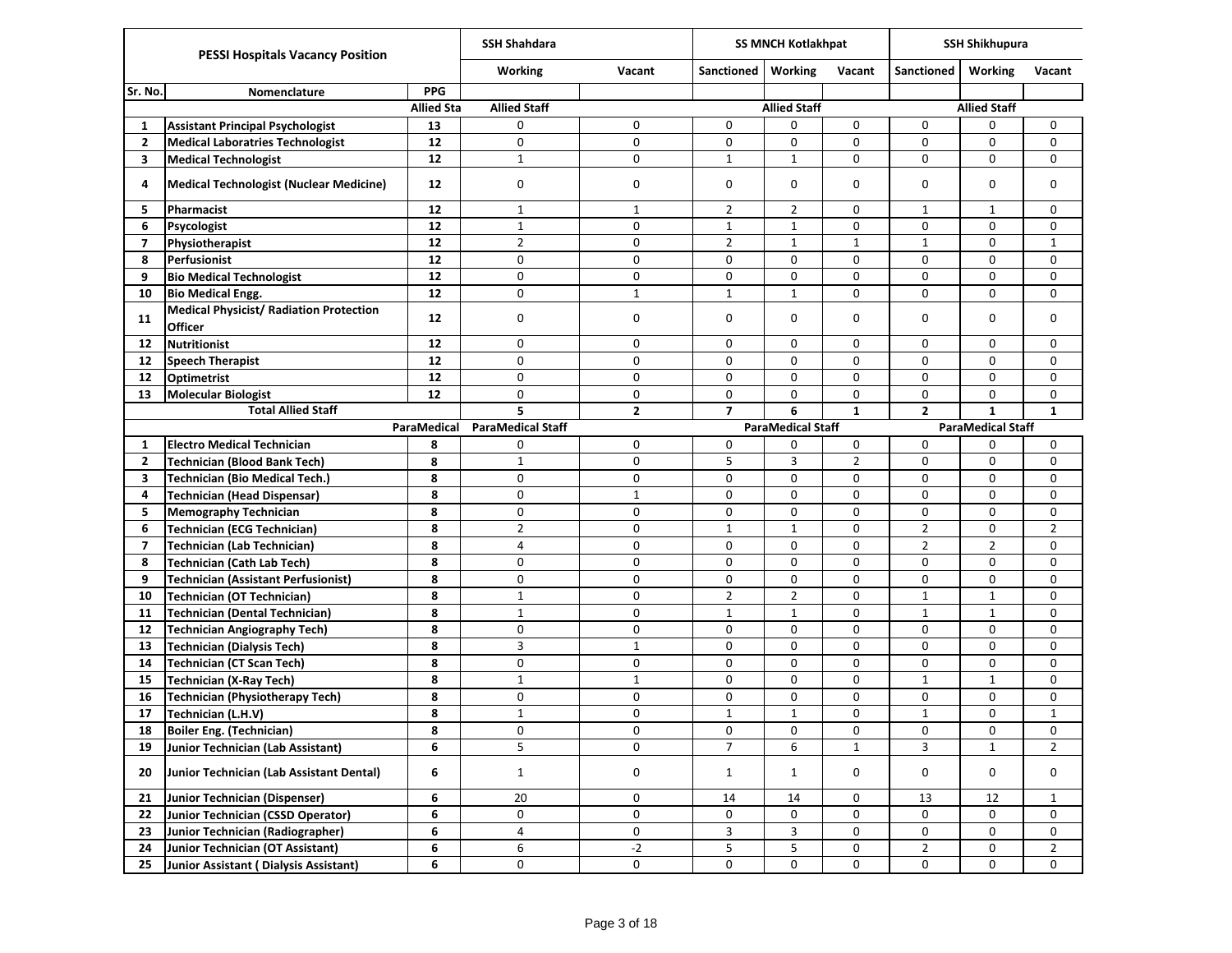|              | <b>PESSI Hospitals Vacancy Position</b>                                         |                             | <b>SSH Shahdara</b>   |                |                | <b>SS MNCH Kotlakhpat</b> |                |                   | <b>SSH Shikhupura</b>         |                         |
|--------------|---------------------------------------------------------------------------------|-----------------------------|-----------------------|----------------|----------------|---------------------------|----------------|-------------------|-------------------------------|-------------------------|
|              |                                                                                 |                             | <b>Working</b>        | Vacant         | Sanctioned     | <b>Working</b>            | Vacant         | <b>Sanctioned</b> | <b>Working</b>                | Vacant                  |
| Sr. No.      | Nomenclature                                                                    | <b>PPG</b>                  |                       |                |                |                           |                |                   |                               |                         |
| 26           | Junior Technician (Blood Transfusion<br><b>Assistant/ Blood Bank Assistant)</b> | 6                           | $\mathbf{1}$          | 0              | 0              | 0                         | 0              | 0                 | 0                             | 0                       |
| 27           | Junior Technician (Dark Room Assistant)                                         | 6                           | $\overline{2}$        | 0              | $\mathbf{1}$   | $\mathbf{1}$              | 0              | $\overline{2}$    | $\overline{2}$                | $\mathbf 0$             |
| 28           | Junior Technician (Female Memography<br>Assistant)                              | 6                           | 0                     | 0              | 0              | 0                         | 0              | $\mathbf 0$       | $\Omega$                      | $\mathbf 0$             |
| 29           | Junior Technician (Vaccinator)                                                  | 6                           | 0                     | $\mathbf{1}$   | $\mathbf{1}$   | $\mathbf{1}$              | 0              | $\mathbf{1}$      | 0                             | $\mathbf{1}$            |
| 30           | Junior Technician (Physiotherapy Assistant)                                     | 6                           | 0                     | 0              | $\mathbf{1}$   | $\mathbf{1}$              | 0              | $\mathbf 0$       | $\mathbf 0$                   | 0                       |
| 31           | Rehabilitation assistant (Rehabilitation<br>Assistant)                          | $\mathbf{2}$                | 0                     | 0              | 0              | 0                         | 0              | 0                 | $\Omega$                      | 0                       |
| 32           | <b>Mid Wife</b>                                                                 | $\overline{2}$              | $\mathbf 0$           | 0              | 0              | $\mathbf 0$               | 0              | 0                 | 0                             | 0                       |
| 33           | Dai/Aya                                                                         | $\mathbf{1}$                | 4                     | $\overline{2}$ | 8              | 6                         | $\overline{2}$ | 3                 | $\overline{2}$                | $\mathbf{1}$            |
| 34           | <b>Dialysis Attendant</b>                                                       | $\mathbf{1}$                | 0                     | 0              | $\pmb{0}$      | 0                         | $\mathbf 0$    | $\pmb{0}$         | $\mathbf 0$                   |                         |
| 35           | <b>Dental Attendant</b>                                                         | $\mathbf{1}$                | 0                     | 0              | $\mathbf 0$    | $\mathbf 0$               | $\mathbf 0$    | $\mathbf 0$       | $\mathbf 0$                   | 0                       |
| 36           | <b>Female Attendant</b>                                                         | $\mathbf{1}$                | $\mathbf 1$           | 0              | $\mathbf 1$    | $\mathbf{1}$              | $\mathbf 0$    | 0                 | $\mathbf 0$                   | 0                       |
| 37           | <b>Ward Boy</b>                                                                 | $\mathbf{1}$                | 21                    | 0              | 17             | 17                        | $\mathbf 0$    | 5                 | 5                             | 0                       |
| 38           | <b>Tube Well Operator</b>                                                       | $\mathbf{1}$                | $\mathbf 1$           | 0              | 0              | 0                         | 0              | 0                 | $\mathbf 0$                   | 0                       |
| 39           | Lab. Attendant                                                                  | $\mathbf{1}$                | $\overline{2}$        | 0<br>0         | $\overline{2}$ | $\overline{2}$            | 0<br>0         | $\mathbf{1}$      | $\mathbf 1$<br>0              | 0                       |
| 40<br>41     | <b>Dark Room Attendant</b>                                                      | $\mathbf 1$<br>$\mathbf{1}$ | $\mathbf 1$<br>6      | 0              | 0<br>4         | 0<br>4                    | 0              | 0<br>3            | 3                             | 0<br>$\mathbf 0$        |
| 42           | <b>OT Attendant</b><br><b>Attendant</b>                                         | $\mathbf{1}$                | 0                     | 0              | 0              | 0                         | 0              | 0                 | 0                             | 0                       |
| 43           | <b>Helper</b>                                                                   | $\mathbf{1}$                | $\overline{2}$        | 0              | $\overline{2}$ | $\overline{2}$            | $\pmb{0}$      | 0                 | $\pmb{0}$                     | 0                       |
| 44           | <b>Stretcher Bearer</b>                                                         | $\mathbf{1}$                | $\pmb{0}$             | 0              | 0              | 0                         | 0              | 0                 | $\mathbf 0$                   | 0                       |
| 45           | <b>Trolley Man</b>                                                              | $\mathbf{1}$                | 0                     | 0              | 0              | 0                         | 0              | $\pmb{0}$         | $\mathbf 0$                   | 0                       |
| 46           | <b>Sterilizer Assistant</b>                                                     | $\mathbf{1}$                | 0                     | $\pmb{0}$      | $\mathbf 0$    | 0                         | $\mathbf 0$    | 0                 | $\mathbf 0$                   | 0                       |
|              | <b>Total Paramedical Staff</b>                                                  |                             | 91                    | 4              | 77             | 72                        | 5              | 41                | 31                            | 10                      |
|              |                                                                                 | <b>Nursing Sis</b>          | <b>Nursing Sister</b> |                |                | <b>Nursing Sister</b>     |                |                   | <b>Nursing Sister</b>         |                         |
| $\mathbf{1}$ | <b>Nursing Superintendent</b>                                                   | 13                          | 0                     | $\mathbf{1}$   | $\mathbf 1$    | 0                         | $\mathbf 1$    | 0                 | 0                             | 0                       |
| $\mathbf{2}$ | <b>Nursing Sister</b>                                                           | 12                          | 9                     | $\mathbf 0$    | $\overline{7}$ | $\overline{7}$            | 0              | 3                 | $\mathbf{1}$                  | $\overline{2}$          |
| 3            | <b>Physiotherapy Nursing Sister</b>                                             | 12                          | 0                     | 0              | $\mathbf 1$    | $\mathbf 1$               | 0              | 0                 | 0                             | 0                       |
| 4            | <b>Staff Nurse</b>                                                              | 11                          | 49                    | $\mathbf{1}$   | 38             | 33                        | 5              | 10                | 9                             | $\mathbf{1}$            |
|              | <b>Total Nursing Staff</b>                                                      |                             | 58                    | $\mathbf{2}$   | 47             | 41                        | 6              | 13                | 10                            | $\overline{\mathbf{3}}$ |
|              |                                                                                 | Janitor Sta                 | <b>Janitor Staff</b>  |                |                | <b>Sanitor Staff</b>      |                |                   | <b>Janitor Staff</b>          |                         |
| $\mathbf{1}$ | Chowkidar/ Guard                                                                | $\mathbf{1}$                | $\overline{7}$        | $1\,$          | $\overline{7}$ | 4                         | 3              | 3                 | 3                             | 0                       |
| $\mathbf{2}$ | <b>PCC</b>                                                                      | $\mathbf{1}$                | $\pmb{0}$             | 0              | $\pmb{0}$      | 0                         | $\pmb{0}$      | $\pmb{0}$         | 0                             | $\pmb{0}$               |
| 3            | <b>Ward Cleaner/ Sweeper</b>                                                    | $\mathbf{1}$                | 28<br>0               | $\pmb{0}$<br>0 | 22             | 18                        | 4<br>$\pmb{0}$ | 8                 | $\overline{7}$<br>$\mathbf 0$ | $1\,$                   |
| 4            | Sweeper                                                                         | $\mathbf{1}$                |                       |                | 0              | 0                         |                | 0                 |                               | 0                       |
| 5            | <b>Ward Cleaner/ Sweeper (P.T)</b>                                              | fixed                       | 0                     | 0              | 0              | $\mathbf 0$               | 0              | $\mathbf 0$       | 0                             | 0                       |
| 6            | <b>OSD Ward Cleaner</b>                                                         | $\mathbf{1}$                | 0                     | 0              | 0              | 0                         | 0              | $\mathbf 0$       | 0                             | 0                       |
|              | <b>TOTAL Janitor Staff</b>                                                      |                             | 35                    | $\mathbf{1}$   | 29             | 22                        | $\overline{7}$ | 11                | 10                            | $\mathbf{1}$            |
|              | Total:                                                                          |                             | 189                   | 9              | 160            | 141                       | 19             | 67                | 52                            | 15                      |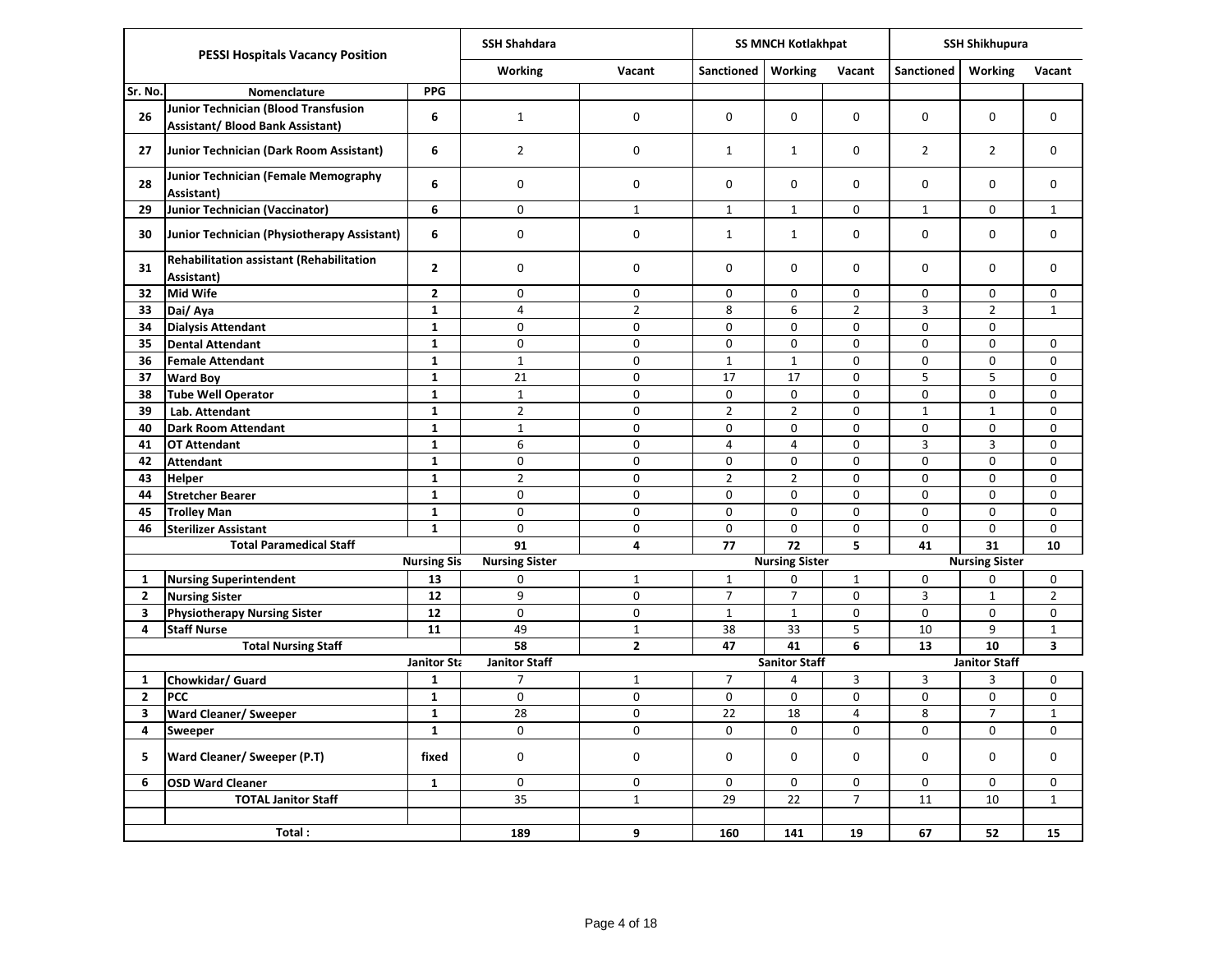|                         | <b>PESSI Hospitals Vacancy Position</b>                          |                   |                   | <b>SSH-Sahiwal</b>       |              |                   | <b>SSH Sialkot</b>       |              |                   | SSH-Jauharaba          |
|-------------------------|------------------------------------------------------------------|-------------------|-------------------|--------------------------|--------------|-------------------|--------------------------|--------------|-------------------|------------------------|
|                         |                                                                  |                   | <b>Sanctioned</b> | <b>Working</b>           | Vacant       | <b>Sanctioned</b> | <b>Working</b>           | Vacant       | <b>Sanctioned</b> | Working                |
| Sr. No.                 | Nomenclature                                                     | <b>PPG</b>        |                   |                          |              |                   |                          |              |                   |                        |
|                         |                                                                  | <b>Allied Sta</b> |                   | <b>Allied Staff</b>      |              |                   | <b>Allied Staff</b>      |              |                   | <b>Allied Staff</b>    |
| 1                       | <b>Assistant Principal Psychologist</b>                          | 13                |                   | 0                        | 0            | 0                 | 0                        | $\mathbf 0$  | 0                 | 0                      |
| 2                       | <b>Medical Laboratries Technologist</b>                          | 12                |                   | 0                        | 0            | 0                 | 0                        | 0            | $\mathbf 0$       | 0                      |
| 3                       | <b>Medical Technologist</b>                                      | 12                |                   | 0                        | 0            | 0                 | 0                        | 0            | 0                 | $\Omega$               |
| 4                       | <b>Medical Technologist (Nuclear Medicine)</b>                   | 12                |                   | 0                        | 0            | 0                 | 0                        | 0            | 0                 | 0                      |
| 5                       | Pharmacist                                                       | 12                |                   | 0                        | 0            | $\mathbf{1}$      | $\mathbf{1}$             | 0            | $\mathbf{1}$      | $\mathbf{1}$           |
| 6                       | Psycologist                                                      | 12                |                   | 0                        | 0            | 0                 | 0                        | 0            | 0                 | 0                      |
| $\overline{7}$          | Physiotherapist                                                  | 12                |                   | $\mathbf 0$              | 0            | $\mathbf{1}$      | $\mathbf{1}$             | 0            | $\mathbf{1}$      | 0                      |
| 8                       | Perfusionist                                                     | 12                |                   | 0                        | 0            | 0                 | 0                        | 0            | $\mathbf 0$       | 0                      |
| 9                       | <b>Bio Medical Technologist</b>                                  | 12                |                   | 0                        | 0            | 0                 | 0                        | 0            | $\mathbf 0$       | 0                      |
| 10                      | <b>Bio Medical Engg.</b>                                         | 12                |                   | 0                        | 0            | 0                 | 0                        | 0            | 0                 | 0                      |
| 11                      | <b>Medical Physicist/ Radiation Protection</b><br><b>Officer</b> | 12                |                   | 0                        | $\mathbf 0$  | 0                 | 0                        | 0            | $\mathbf 0$       | 0                      |
| 12                      | <b>Nutritionist</b>                                              | 12                |                   | 0                        | 0            | 0                 | 0                        | $\mathbf 0$  | 0                 | 0                      |
| 12                      | <b>Speech Therapist</b>                                          | 12                |                   | 0                        | $\mathbf 0$  | 0                 | 0                        | 0            | $\mathbf 0$       | 0                      |
| 12                      | <b>Optimetrist</b>                                               | 12                |                   | 0                        | 0            | 0                 | 0                        | 0            | 0                 | 0                      |
| 13                      | <b>Molecular Biologist</b>                                       | 12                |                   | 0                        | 0            | 0                 | 0                        | 0            | 0                 | 0                      |
|                         | <b>Total Allied Staff</b>                                        |                   | $\mathbf{0}$      | 0                        | $\mathbf{0}$ | $\mathbf{2}$      | $\overline{2}$           | 0            | $\overline{2}$    | $\mathbf{1}$           |
|                         |                                                                  | ParaMedical       |                   | <b>ParaMedical Staff</b> |              |                   | <b>ParaMedical Staff</b> |              |                   | <b>ParaMedical Sta</b> |
| 1                       | <b>Electro Medical Technician</b>                                | 8                 |                   | 0                        | 0            | 0                 | 0                        | 0            | 0                 | 0                      |
| $\mathbf{2}$            | <b>Technician (Blood Bank Tech)</b>                              | 8                 |                   | 0                        | 0            | $\mathbf{1}$      | $\mathbf{1}$             | 0            | $\mathbf 0$       | 0                      |
| 3                       | <b>Technician (Bio Medical Tech.)</b>                            | 8                 |                   | 0                        | 0            | 0                 | 0                        | 0            | 0                 | 0                      |
| 4                       | <b>Technician (Head Dispensar)</b>                               | 8                 | $\mathbf{1}$      | $\mathbf{1}$             | 0            | $\mathbf{1}$      | $\mathbf{1}$             | 0            | $\mathbf{1}$      | $\mathbf{1}$           |
| 5                       | <b>Memography Technician</b>                                     | 8                 |                   | 0                        | 0            | 0                 | 0                        | 0            | $\mathbf 0$       | 0                      |
| 6                       | <b>Technician (ECG Technician)</b>                               | 8                 |                   | 0                        | $\mathbf 0$  | $\mathbf{1}$      | $\mathbf{1}$             | 0            | $\mathbf{1}$      | $\mathbf{1}$           |
| $\overline{\mathbf{z}}$ | <b>Technician (Lab Technician)</b>                               | 8                 | $\mathbf{1}$      | $\mathbf{1}$             | 0            | $\overline{2}$    | $\overline{2}$           | 0            | $\overline{2}$    | $\mathbf{1}$           |
| 8                       | <b>Technician (Cath Lab Tech)</b>                                | 8                 |                   | 0                        | 0            | 0                 | 0                        | 0            | 0                 | 0                      |
| 9                       | <b>Technician (Assistant Perfusionist)</b>                       | 8                 |                   | 0                        | 0            | 0                 | 0                        | 0            | 0                 | 0                      |
| 10                      | <b>Technician (OT Technician)</b>                                | 8                 |                   | 0                        | 0            | $\overline{2}$    | $\mathbf{1}$             | $\mathbf{1}$ | $\mathbf{1}$      | $\mathbf{1}$           |
| 11                      | <b>Technician (Dental Technician)</b>                            | 8                 |                   | 0                        | $\mathbf 0$  | $\mathbf{1}$      | $\mathbf{1}$             | 0            | $\mathbf{1}$      | $\mathbf{1}$           |
| 12                      | <b>Technician Angiography Tech)</b>                              | 8                 |                   | 0                        | 0            | $\mathbf 0$       | 0                        | 0            | $\mathbf 0$       | 0                      |
| 13                      | <b>Technician (Dialysis Tech)</b>                                | 8                 |                   | 0                        | 0            | $\mathbf{1}$      | $\mathbf{1}$             | 0            | 0                 | 0                      |
| 14                      | <b>Technician (CT Scan Tech)</b>                                 | 8                 |                   | 0                        | 0            | 0                 | 0                        | 0            | 0                 | 0                      |
| 15                      | <b>Technician (X-Ray Tech)</b>                                   | 8                 | $\mathbf{1}$      | $\mathbf{1}$             | 0            | $\mathbf{1}$      | 0                        | $\mathbf{1}$ | $\overline{2}$    | $\overline{2}$         |
| 16                      | <b>Technician (Physiotherapy Tech)</b>                           | 8                 |                   | 0                        | 0            | 0                 | 0                        | 0            | 0                 | 0                      |
| 17                      | Technician (L.H.V)                                               | 8                 | $\mathbf{1}$      | $\mathbf 1$              | 0            | $\mathbf{1}$      | $\mathbf{1}$             | 0            | $\mathbf{1}$      | $\mathbf{1}$           |
| 18                      | Boiler Eng. (Technician)                                         | 8                 |                   | 0                        | 0            | 0                 | 0                        | 0            | $\pmb{0}$         | 0                      |
| 19                      | Junior Technician (Lab Assistant)                                | 6                 | $\mathbf{1}$      | $\mathbf{1}$             | 0            | 4                 | $\overline{4}$           | 0            | $\overline{2}$    | $\overline{2}$         |
| 20                      | Junior Technician (Lab Assistant Dental)                         | 6                 |                   | 0                        | 0            | $\mathbf{1}$      | $\mathbf{1}$             | 0            | 0                 | 0                      |
| 21                      | <b>Junior Technician (Dispenser)</b>                             | 6                 | 11                | 11                       | 0            | $16\,$            | 13                       | 3            | 10                | $\overline{7}$         |
| 22                      | Junior Technician (CSSD Operator)                                | 6                 |                   | 0                        | 0            | 0                 | 0                        | 0            | 0                 | 0                      |
| 23                      | Junior Technician (Radiographer)                                 | 6                 |                   | 0                        | 0            | 3                 | $\mathsf{3}$             | 0            | $\mathbf{1}$      | 0                      |
| 24                      | Junior Technician (OT Assistant)                                 | 6                 | $\mathbf{1}$      | 0                        | $\mathbf 1$  | $\mathbf{1}$      | $\mathbf{1}$             | 0            | $\mathbf{1}$      | $\mathbf{1}$           |
| 25                      | Junior Assistant (Dialysis Assistant)                            | 6                 |                   | 0                        | 0            | $\mathbf{1}$      | 0                        | $\mathbf{1}$ | 0                 | 0                      |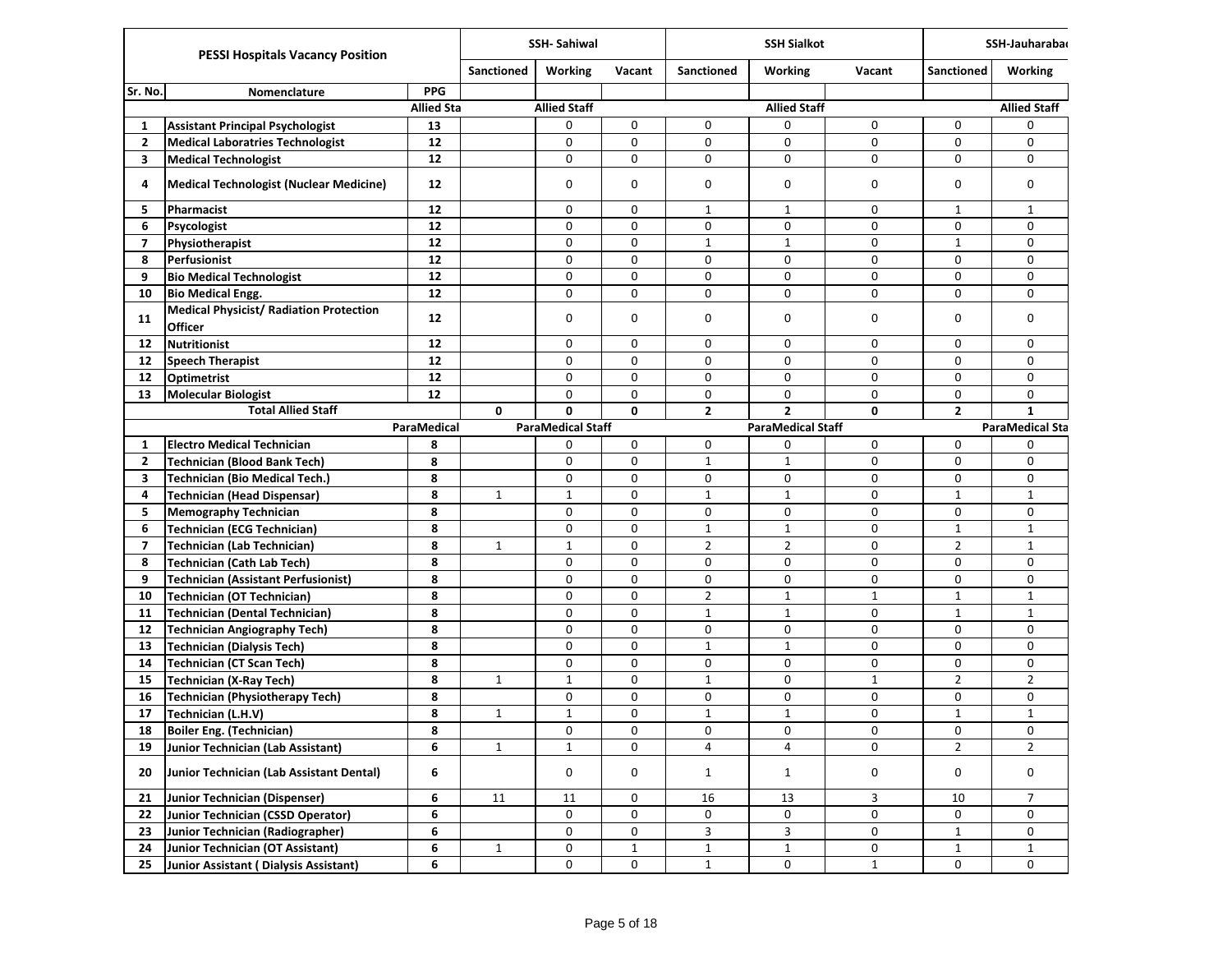|                         | <b>PESSI Hospitals Vacancy Position</b>                                                |                    |                   | <b>SSH-Sahiwal</b>    |                |                | <b>SSH Sialkot</b>    |                             |                | SSH-Jauharaba         |
|-------------------------|----------------------------------------------------------------------------------------|--------------------|-------------------|-----------------------|----------------|----------------|-----------------------|-----------------------------|----------------|-----------------------|
|                         |                                                                                        |                    | <b>Sanctioned</b> | <b>Working</b>        | Vacant         | Sanctioned     | <b>Working</b>        | Vacant                      | Sanctioned     | <b>Working</b>        |
| Sr. No.                 | Nomenclature                                                                           | <b>PPG</b>         |                   |                       |                |                |                       |                             |                |                       |
| 26                      | <b>Junior Technician (Blood Transfusion</b><br><b>Assistant/ Blood Bank Assistant)</b> | 6                  |                   | 0                     | 0              | 0              | 0                     | $\mathbf 0$                 | 0              | 0                     |
| 27                      | Junior Technician (Dark Room Assistant)                                                | 6                  | $\mathbf{1}$      | 0                     | $\mathbf{1}$   | $\overline{2}$ | $\mathbf{1}$          | $\mathbf{1}$                | 0              | 0                     |
| 28                      | Junior Technician (Female Memography<br>Assistant)                                     | 6                  |                   | 0                     | 0              | 0              | $\mathbf 0$           | $\mathbf 0$                 | 0              | $\mathbf 0$           |
| 29                      | <b>Junior Technician (Vaccinator)</b>                                                  | 6                  |                   | 0                     | 0              | $\mathbf{1}$   | $\mathbf{1}$          | $\mathbf 0$                 | $\mathbf{1}$   | $\mathbf{1}$          |
| 30                      | Junior Technician (Physiotherapy Assistant)                                            | 6                  |                   | 0                     | 0              | $\mathbf{1}$   | $\mathbf{1}$          | 0                           | 0              | $\mathbf 0$           |
| 31                      | Rehabilitation assistant (Rehabilitation<br>Assistant)                                 | $\mathbf{2}$       |                   | 0                     | 0              | 0              | 0                     | $\mathbf 0$                 | 0              | $\mathbf 0$           |
| 32                      | <b>Mid Wife</b>                                                                        | $\mathbf{2}$       |                   | 0                     | 0              | 0              | 0                     | $\mathbf 0$                 | $\Omega$       | $\mathbf 0$           |
| 33                      | Dai/Aya                                                                                | $\mathbf 1$        | 3                 | $\overline{3}$        | $\mathbf 0$    | 6              | $\overline{7}$        | $-1$                        | 6              | 6                     |
| 34                      | <b>Dialysis Attendant</b>                                                              | $\mathbf{1}$       |                   | $\mathbf 0$           | $\pmb{0}$      | $\overline{2}$ | $\overline{2}$        | $\mathbf 0$                 | 0              | $\mathsf 0$           |
| 35                      | <b>Dental Attendant</b>                                                                | $\mathbf{1}$       |                   | $\Omega$              | 0              | 0              | 0                     | $\Omega$                    | 0              | $\Omega$              |
| 36                      | <b>Female Attendant</b>                                                                | $\mathbf{1}$       |                   | $\mathbf 0$           | 0              | 0              | 0                     | $\mathsf 0$                 | $\Omega$       | $\mathsf 0$           |
| 37                      | <b>Ward Boy</b>                                                                        | $\mathbf{1}$       | 3                 | 3                     | 0              | 24             | 24                    | $\mathbf 0$                 | 8              | 8                     |
| 38                      | <b>Tube Well Operator</b>                                                              | $\mathbf{1}$       |                   | $\mathbf 0$           | $\mathbf 0$    | $\overline{2}$ | $\overline{2}$        | $\pmb{0}$                   | 0              | 0                     |
| 39                      | Lab. Attendant                                                                         | $\mathbf{1}$       |                   | 0                     | 0              | 0              | 0                     | 0                           | 0              | $\mathbf 0$           |
| 40                      | <b>Dark Room Attendant</b>                                                             | $\mathbf{1}$       |                   | 0                     | 0              | $1\,$          | $\mathbf{1}$          | $\mathbf 0$                 | 0              | $\mathbf 0$           |
| 41                      | <b>OT Attendant</b>                                                                    | $\mathbf{1}$       | $\mathbf 1$       | $\mathbf 1$           | 0              | 4              | 4                     | $\mathbf 0$                 | 0              | $\mathbf 0$           |
| 42                      | <b>Attendant</b>                                                                       | $\mathbf{1}$       |                   | $\mathbf 0$           | $\mathbf 0$    | $\mathbf 0$    | $\mathbf 0$           | $\mathbf 0$                 | 0              | $\mathbf 0$           |
| 43                      | <b>Helper</b>                                                                          | $\mathbf{1}$       | 1                 | $\mathbf{1}$          | 0              | 0              | 0                     | $\mathbf 0$                 | 0              | $\mathbf 0$           |
| 44                      | <b>Stretcher Bearer</b>                                                                | $\mathbf{1}$       |                   | $\mathbf 0$           | $\mathbf 0$    | 0              | 0                     | $\mathbf 0$                 | 0              | $\mathbf 0$           |
| 45                      | <b>Trolley Man</b>                                                                     | $\mathbf{1}$       |                   | $\mathbf 0$           | $\mathbf 0$    | 0              | $\mathbf 0$           | $\mathbf 0$                 | 0              | $\mathbf 0$           |
| 46                      | <b>Sterilizer Assistant</b>                                                            | $\mathbf{1}$       |                   | $\Omega$              | 0              | 0              | 0                     | $\mathbf 0$                 | $\Omega$       | $\Omega$              |
|                         | <b>Total Paramedical Staff</b>                                                         |                    | 26                | 24                    | $\overline{2}$ | 80             | 74                    | 6                           | 38             | 33                    |
|                         |                                                                                        | <b>Nursing Sis</b> |                   | <b>Nursing Sister</b> |                |                | <b>Nursing Sister</b> |                             |                | <b>Nursing Sister</b> |
| $\mathbf{1}$            | <b>Nursing Superintendent</b>                                                          | 13                 |                   | 0                     | 0              | $\mathbf{1}$   | 0                     | $\mathbf 1$                 | 0              | $\mathbf 0$           |
| $\mathbf{2}$            | <b>Nursing Sister</b>                                                                  | 12                 | $\mathbf 1$       | 0                     | $\mathbf{1}$   | 5              | 3                     | $\mathbf 2$                 | $\mathbf{1}$   | $\mathbf{1}$          |
| 3<br>4                  | <b>Physiotherapy Nursing Sister</b>                                                    | 12<br>11           | 5                 | 0<br>5                | 0<br>0         | 0<br>41        | 0<br>40               | $\mathbf 0$<br>$\mathbf{1}$ | 0<br>9         | 0<br>9                |
|                         | <b>Staff Nurse</b><br><b>Total Nursing Staff</b>                                       |                    | 6                 | 5                     | $\mathbf{1}$   | 47             | 43                    | $\overline{\mathbf{A}}$     | 10             | 10                    |
|                         |                                                                                        | Janitor Sta        |                   | <b>Janitor Staff</b>  |                |                | <b>Janitor Staff</b>  |                             |                | <b>Janitor Staff</b>  |
| $\mathbf{1}$            | Chowkidar/ Guard                                                                       | $\mathbf{1}$       | $\overline{2}$    | $\overline{2}$        | 0              | $\overline{7}$ | 5                     | $\overline{2}$              | 3              | 3                     |
| $\mathbf{2}$            | <b>PCC</b>                                                                             | $\mathbf{1}$       |                   | $\mathsf 0$           | 0              | 0              | 0                     | $\pmb{0}$                   | 0              | 0                     |
| 3                       | <b>Ward Cleaner/ Sweeper</b>                                                           | $\mathbf{1}$       | $\overline{4}$    | 4                     | 0              | 29             | 28                    | $\mathbf{1}$                | 8              | 8                     |
| $\overline{\mathbf{4}}$ | Sweeper                                                                                | $\mathbf{1}$       |                   | $\mathbf 0$           | 0              | 0              | $\mathbf 0$           | $\mathbf 0$                 | 0              | $\mathbf 0$           |
| 5                       | Ward Cleaner/ Sweeper (P.T)                                                            | fixed              |                   | 0                     | $\mathbf 0$    | 0              | 0                     | $\mathbf 0$                 | $\overline{2}$ | $\mathbf 0$           |
| 6                       | <b>OSD Ward Cleaner</b>                                                                | $\mathbf{1}$       |                   | 0                     | $\Omega$       | 0              | 0                     | $\mathbf 0$                 | $\Omega$       | $\mathbf{0}$          |
|                         | <b>TOTAL Janitor Staff</b>                                                             |                    | 6                 | 6                     | 0              | 36             | 33                    | 3                           | 13             | 11                    |
|                         | Total:                                                                                 |                    | 38                | 35                    | 3              | 165            | 152                   | 13                          | 63             | 55                    |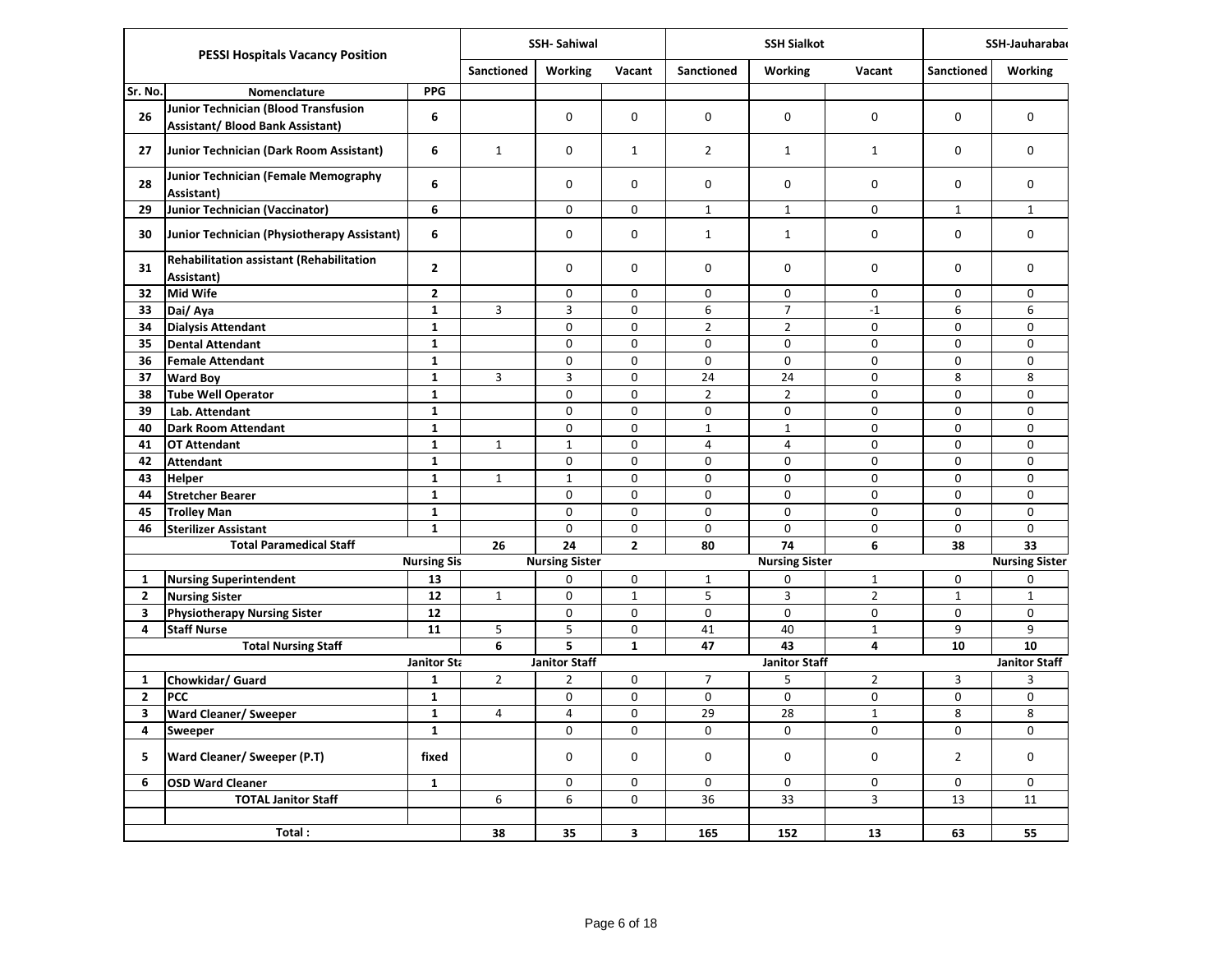|                         | <b>PESSI Hospitals Vacancy Position</b>                   |                      |              | <b>SS-MNCH Faisalabad</b> |                          |                |                   | <b>SSH Faisalabaed</b> |                |                   |
|-------------------------|-----------------------------------------------------------|----------------------|--------------|---------------------------|--------------------------|----------------|-------------------|------------------------|----------------|-------------------|
|                         |                                                           |                      | Vacant       | Sanctioned                | <b>Working</b>           | Vacant         | <b>Sanctioned</b> | <b>Working</b>         | Vacant         | <b>Sanctioned</b> |
| Sr. No.                 | Nomenclature                                              | <b>PPG</b>           |              |                           |                          |                |                   |                        |                |                   |
|                         |                                                           | <b>Allied Sta</b>    |              |                           | <b>Allied Staff</b>      |                |                   | <b>Allied Staff</b>    |                |                   |
| 1                       | <b>Assistant Principal Psychologist</b>                   | 13                   | 0            | 0                         | 0                        | 0              | 0                 | 0                      | 0              |                   |
| $\overline{2}$          | <b>Medical Laboratries Technologist</b>                   | 12                   | 0            | 0                         | 0                        | 0              | 0                 | 0                      | 0              |                   |
| 3                       | <b>Medical Technologist</b>                               | 12                   | 0            | $\mathbf{1}$              | $\mathbf{1}$             | 0              | $\mathbf{1}$      | $\mathbf{1}$           | 0              |                   |
| 4                       | Medical Technologist (Nuclear Medicine)                   | 12                   | 0            | 0                         | 0                        | 0              | 0                 | 0                      | 0              |                   |
| 5                       | Pharmacist                                                | 12                   | 0            | $\overline{2}$            | $\mathbf{1}$             | $\mathbf{1}$   | 3                 | $\mathbf{1}$           | $\overline{2}$ |                   |
| 6                       | Psycologist                                               | 12                   | 0            | 0                         | 0                        | 0              | $\mathbf{1}$      | 0                      | $\mathbf 1$    |                   |
| $\overline{7}$          | Physiotherapist                                           | 12                   | $\mathbf{1}$ | 0                         | 0                        | 0              | $\overline{2}$    | $\overline{2}$         | $\mathbf 0$    |                   |
| 8                       | Perfusionist                                              | 12                   | 0            | 0                         | 0                        | 0              | 0                 | 0                      | $\mathbf 0$    |                   |
| 9                       | <b>Bio Medical Technologist</b>                           | 12                   | 0            | 0                         | 0                        | 0              | 0                 | 0                      | 0              |                   |
| 10                      | <b>Bio Medical Engg.</b>                                  | 12                   | 0            | $\mathbf{1}$              | 0                        | $\mathbf{1}$   | $\mathbf{1}$      | 0                      | $\mathbf{1}$   |                   |
| 11                      | <b>Medical Physicist/ Radiation Protection</b><br>Officer | 12                   | 0            | 0                         | 0                        | 0              | 0                 | 0                      | $\mathbf 0$    |                   |
| 12                      | <b>Nutritionist</b>                                       | 12                   | 0            | 0                         | 0                        | 0              | 0                 | 0                      | $\mathbf 0$    |                   |
| 12                      | <b>Speech Therapist</b>                                   | 12                   | 0            | 0                         | 0                        | $\mathbf 0$    | 0                 | 0                      | $\mathbf 0$    |                   |
| $12$                    | Optimetrist                                               | 12                   | 0            | 0                         | 0                        | 0              | 0                 | 0                      | 0              |                   |
| 13                      | <b>Molecular Biologist</b>                                | 12                   | 0            | 0                         | 0                        | 0              | 0                 | 0                      | 0              |                   |
|                         | <b>Total Allied Staff</b>                                 |                      | $\mathbf{1}$ | 4                         | $\overline{2}$           | $\mathbf{2}$   | 8                 | 4                      | 4              | $\mathbf{0}$      |
|                         |                                                           | <b>ParaMedicalff</b> |              |                           | <b>ParaMedical Staff</b> |                |                   |                        |                | Par               |
| 1                       | <b>Electro Medical Technician</b>                         | 8                    | 0            | 0                         | 0                        | 0              | 1                 | $\mathbf{1}$           | 0              |                   |
| $\overline{2}$          | <b>Technician (Blood Bank Tech)</b>                       | 8                    | 0            | 3                         | $\overline{2}$           | $\mathbf{1}$   | 4                 | 0                      | 4              |                   |
| 3                       | <b>Technician (Bio Medical Tech.)</b>                     | 8                    | 0            | $\mathbf{1}$              | 0                        | $\mathbf{1}$   | $\mathbf{1}$      | $1\,$                  | 0              |                   |
| 4                       | Technician (Head Dispensar)                               | 8                    | 0            | $\mathbf{1}$              | $\mathbf{1}$             | 0              | $\overline{2}$    | 0                      | $\overline{2}$ | $\overline{2}$    |
| 5                       | <b>Memography Technician</b>                              | 8                    | 0            | 0                         | 0                        | 0              | 0                 | 0                      | $\mathbf 0$    |                   |
| 6                       | <b>Technician (ECG Technician)</b>                        | 8                    | 0            | $\mathbf{1}$              | $\mathbf{1}$             | 0              | 4                 | 3                      | $\mathbf{1}$   | $\mathbf{1}$      |
| $\overline{\mathbf{z}}$ | <b>Technician (Lab Technician)</b>                        | 8                    | $\mathbf{1}$ | 0                         | 0                        | 0              | 3                 | 3                      | $\mathbf 0$    | $\overline{2}$    |
| 8                       | <b>Technician (Cath Lab Tech)</b>                         | 8                    | 0            | 0                         | 0                        | 0              | 0                 | 0                      | 0              |                   |
| 9                       | Technician (Assistant Perfusionist)                       | 8                    | 0            | 0                         | 0                        | 0              | 0                 | 0                      | 0              |                   |
| 10                      | <b>Technician (OT Technician)</b>                         | 8                    | 0            | 3                         | $\overline{2}$           | $\mathbf{1}$   | 4                 | $\overline{2}$         | $\overline{2}$ | $\mathbf{1}$      |
| 11                      | <b>Technician (Dental Technician)</b>                     | 8                    | 0            | 0                         | 0                        | 0              | $\overline{2}$    | $1\,$                  | $\mathbf{1}$   |                   |
| 12                      | <b>Technician Angiography Tech)</b>                       | 8                    | 0            | 0                         | 0                        | 0              | 0                 | 0                      | 0              |                   |
| 13                      | <b>Technician (Dialysis Tech)</b>                         | 8                    | 0            | 0                         | 0                        | 0              | 3                 | $\overline{2}$         | $\mathbf{1}$   |                   |
| 14                      | Technician (CT Scan Tech)                                 | 8                    | 0            | 0                         | 0                        | 0              | 0                 | 0                      | $\mathbf 0$    |                   |
| 15                      | <b>Technician (X-Ray Tech)</b>                            | 8                    | 0            | 2                         | $\overline{2}$           | 0              | $\overline{2}$    | $\overline{2}$         | $\mathbf 0$    | $\mathbf{1}$      |
| 16                      | <b>Technician (Physiotherapy Tech)</b>                    | 8                    | 0            | 0                         | 0                        | 0              | 0                 | 0                      | 0              |                   |
| 17                      | Technician (L.H.V)                                        | 8                    | 0            | 3                         | 3                        | 0              | 0                 | 0                      | 0              | $\mathbf{1}$      |
| 18                      | Boiler Eng. (Technician)                                  | 8                    | 0            | 0                         | 0                        | 0              | 0                 | 0                      | 0              |                   |
| 19                      | Junior Technician (Lab Assistant)                         | 6                    | 0            | 5                         | 5                        | 0              | 9                 | 6                      | 3              | $\overline{2}$    |
| 20                      | Junior Technician (Lab Assistant Dental)                  | 6                    | 0            | 0                         | 0                        | 0              | $\mathbf{1}$      | $\mathbf{1}$           | 0              |                   |
| 21                      | Junior Technician (Dispenser)                             | 6                    | 3            | $\overline{7}$            | 6                        | $\mathbf{1}$   | 29                | 25                     | 4              | $\overline{7}$    |
| 22                      | Junior Technician (CSSD Operator)                         | 6                    | 0            | 0                         | 0                        | 0              | 0                 | 0                      | 0              |                   |
| 23                      | Junior Technician (Radiographer)                          | 6                    | $\mathbf 1$  | $\mathbf 1$               | $\mathbf 1$              | $\pmb{0}$      | 4                 | $\overline{2}$         | $\mathbf 2$    | $\mathbf{1}$      |
| 24                      | Junior Technician (OT Assistant)                          | 6                    | 0            | $\overline{7}$            | 5                        | $\overline{2}$ | 8                 | 6                      | $\overline{2}$ |                   |
| 25                      | Junior Assistant (Dialysis Assistant)                     | 6                    | 0            | 0                         | 0                        | 0              | 0                 | 0                      | 0              |                   |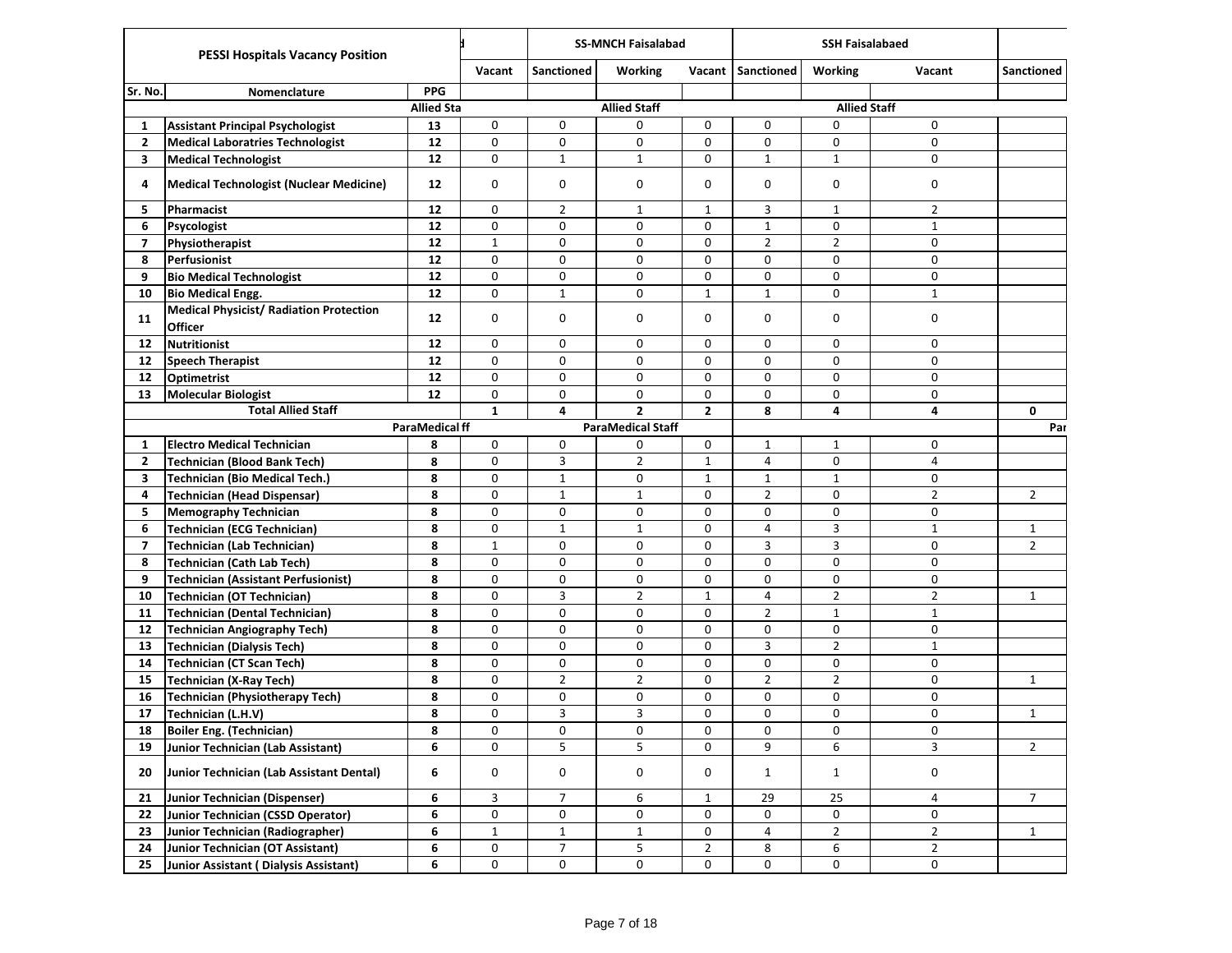|                | <b>PESSI Hospitals Vacancy Position</b>                                  |                    |                | <b>SS-MNCH Faisalabad</b> |                       |                |                | <b>SSH Faisalabaed</b> |                         |                |  |
|----------------|--------------------------------------------------------------------------|--------------------|----------------|---------------------------|-----------------------|----------------|----------------|------------------------|-------------------------|----------------|--|
|                |                                                                          |                    | Vacant         | Sanctioned                | <b>Working</b>        | Vacant         | Sanctioned     | <b>Working</b>         | Vacant                  | Sanctioned     |  |
| Sr. No.        | Nomenclature                                                             | <b>PPG</b>         |                |                           |                       |                |                |                        |                         |                |  |
| 26             | Junior Technician (Blood Transfusion<br>Assistant/ Blood Bank Assistant) | 6                  | 0              | 0                         | 0                     | 0              | 0              | $\mathbf 0$            | 0                       |                |  |
| 27             | Junior Technician (Dark Room Assistant)                                  | 6                  | 0              | $\mathbf{1}$              | $\mathbf{1}$          | 0              | 3              | 3                      | 0                       |                |  |
| 28             | Junior Technician (Female Memography<br>Assistant)                       | 6                  | $\Omega$       | $\mathbf 0$               | 0                     | 0              | $\Omega$       | $\Omega$               | 0                       |                |  |
| 29             | <b>Junior Technician (Vaccinator)</b>                                    | 6                  | 0              | $\mathbf 1$               | $\mathbf{1}$          | 0              | 3              | $\mathbf{1}$           | $\overline{2}$          |                |  |
| 30             | Junior Technician (Physiotherapy Assistant)                              | 6                  | 0              | 0                         | 0                     | 0              | $\mathbf{1}$   | $\mathbf{1}$           | 0                       |                |  |
| 31             | <b>Rehabilitation assistant (Rehabilitation</b><br>Assistant)            | $\mathbf{2}$       | $\mathbf 0$    | $\mathbf 0$               | 0                     | 0              | $\mathbf 0$    | 0                      | 0                       |                |  |
| 32             | <b>Mid Wife</b>                                                          | $\mathbf{2}$       | $\mathbf 0$    | $\overline{2}$            | $\overline{2}$        | 0              | $\mathbf 0$    | 0                      | 0                       |                |  |
| 33             | Dai/ Aya                                                                 | $\mathbf{1}$       | $\mathbf 0$    | 10                        | 10                    | 0              | $\mathsf{3}$   | 3                      | $\mathbf 0$             | 3              |  |
| 34             | <b>Dialysis Attendant</b>                                                | $\mathbf{1}$       | $\mathbf 0$    | $\mathbf 0$               | 0                     | 0              | 0              | 0                      | $\pmb{0}$               |                |  |
| 35             | <b>Dental Attendant</b>                                                  | $\mathbf{1}$       | $\mathbf 0$    | $\mathbf 0$               | 0                     | 0              | $\Omega$       | 0                      | 0                       |                |  |
| 36             | <b>Female Attendant</b>                                                  | $\mathbf{1}$       | $\mathbf 0$    | 5                         | 4                     | $\mathbf{1}$   | 6              | $\overline{2}$         | 4                       |                |  |
| 37             | <b>Ward Boy</b>                                                          | $\mathbf{1}$       | $\Omega$       | 6                         | 6                     | $\Omega$       | 35             | 33                     | $\overline{2}$          | 3              |  |
| 38             | <b>Tube Well Operator</b>                                                | $\mathbf{1}$       | $\mathbf 0$    | $\overline{2}$            | $\mathbf 1$           | $\mathbf{1}$   | $\mathbf 1$    | $1\,$                  | $\pmb{0}$               |                |  |
| 39             | Lab. Attendant                                                           | $\mathbf{1}$       | 0              | 3                         | 3                     | 0              | $\overline{4}$ | 4                      | 0                       |                |  |
| 40             | <b>Dark Room Attendant</b>                                               | $\mathbf{1}$       | $\mathbf 0$    | $\overline{2}$            | $\overline{2}$        | $\mathbf 0$    | $\overline{2}$ | $\overline{2}$         | 0                       |                |  |
| 41             | <b>OT Attendant</b>                                                      | $\mathbf{1}$       | $\mathbf 0$    | 3                         | $\mathbf{1}$          | $\overline{2}$ | 5              | 5                      | 0                       |                |  |
| 42             | <b>Attendant</b>                                                         | $\mathbf{1}$       | $\mathbf 0$    | $\mathbf 0$               | $\mathbf 0$           | $\mathbf 0$    | $\mathbf 0$    | $\mathbf 0$            | 0                       |                |  |
| 43             | <b>Helper</b>                                                            | $\mathbf{1}$       | $\mathbf 0$    | $\pmb{0}$                 | 0                     | 0              | $\mathsf{3}$   | 3                      | $\pmb{0}$               |                |  |
| 44             | <b>Stretcher Bearer</b>                                                  | $\mathbf{1}$       | $\mathbf 0$    | $\mathbf 0$               | 0                     | 0              | $\overline{4}$ | $\mathbf{1}$           | $\overline{3}$          |                |  |
| 45             | <b>Trolley Man</b>                                                       | $\mathbf{1}$       | $\mathbf 0$    | $\overline{4}$            | 4                     | 0              | 3              | 3                      | 0                       |                |  |
| 46             | <b>Sterilizer Assistant</b>                                              | $\mathbf{1}$       | $\mathbf 0$    | $\mathbf 0$               | 0                     | 0              | 0              | 0                      | 0                       |                |  |
|                | <b>Total Paramedical Staff</b>                                           |                    | 5              | 73                        | 63                    | 10             | 150            | 117                    | 33                      | 24             |  |
|                |                                                                          | <b>Nursing Sis</b> |                |                           | <b>Nursing Sister</b> |                |                | <b>Nursing Sister</b>  |                         | N              |  |
| $\mathbf{1}$   | <b>Nursing Superintendent</b>                                            | 13                 | 0              | $\pmb{0}$                 | 0                     | 0              | $\mathbf{1}$   | 0                      | $\mathbf 1$             |                |  |
| $\mathbf{2}$   | <b>Nursing Sister</b>                                                    | 12                 | $\pmb{0}$      | 5                         | 5                     | 0              | 12             | 8                      | $\overline{\mathbf{4}}$ | $\mathbf{1}$   |  |
| 3              | <b>Physiotherapy Nursing Sister</b>                                      | 12                 | $\mathbf 0$    | $\mathbf 0$               | 0                     | 0              | 0              | $\mathbf 0$            | 0                       |                |  |
| 4              | <b>Staff Nurse</b>                                                       | 11                 | 0              | 35                        | 34                    | $\mathbf{1}$   | 68             | 57                     | 11                      | 4              |  |
|                | <b>Total Nursing Staff</b>                                               |                    | $\mathbf{0}$   | 40                        | 39                    | $\mathbf{1}$   | 81             | 65                     | 16                      | 5              |  |
|                |                                                                          | Janitor Sta        |                |                           | <b>Janitor Staff</b>  |                |                | <b>Janitor Staff</b>   |                         |                |  |
| 1              | Chowkidar/ Guard                                                         | $\mathbf{1}$       | $\mathbf 0$    | 5                         | $\overline{2}$        | 3              | $\overline{7}$ | 4                      | 3                       | 3              |  |
| $\overline{2}$ | PCC                                                                      | $\mathbf 1$        | $\mathbf 0$    | $\mathbf 0$               | 0                     | 0              | $\pmb{0}$      | 0<br>46                | $\mathbf 0$             |                |  |
| 3              | <b>Ward Cleaner/ Sweeper</b>                                             | $\mathbf{1}$       | $\mathbf 0$    | 15                        | 4                     | 11             | 48             |                        | $\overline{2}$          |                |  |
| 4              | <b>Sweeper</b>                                                           | $\mathbf{1}$       | 0              | 0                         | 0                     | $\mathbf 0$    | 0              | 0                      | $\pmb{0}$               | 8              |  |
| 5              | Ward Cleaner/ Sweeper (P.T)                                              | fixed              | $\overline{2}$ | $\mathbf 0$               | 0                     | 0              | $\mathbf 0$    | 0                      | $\pmb{0}$               | $\overline{2}$ |  |
| 6              | <b>OSD Ward Cleaner</b>                                                  | $\mathbf{1}$       | 0              | 0                         | 0                     | $\mathbf 0$    | $\mathbf 0$    | 0                      | 0                       |                |  |
|                | <b>TOTAL Janitor Staff</b>                                               |                    | $\overline{2}$ | 20                        | 6                     | 14             | 55             | 50                     | 5                       | 13             |  |
|                |                                                                          |                    |                |                           |                       |                |                |                        |                         |                |  |
|                | Total:                                                                   |                    | 8              | 137                       | 110                   | 27             | 294            | 236                    | 58                      | 42             |  |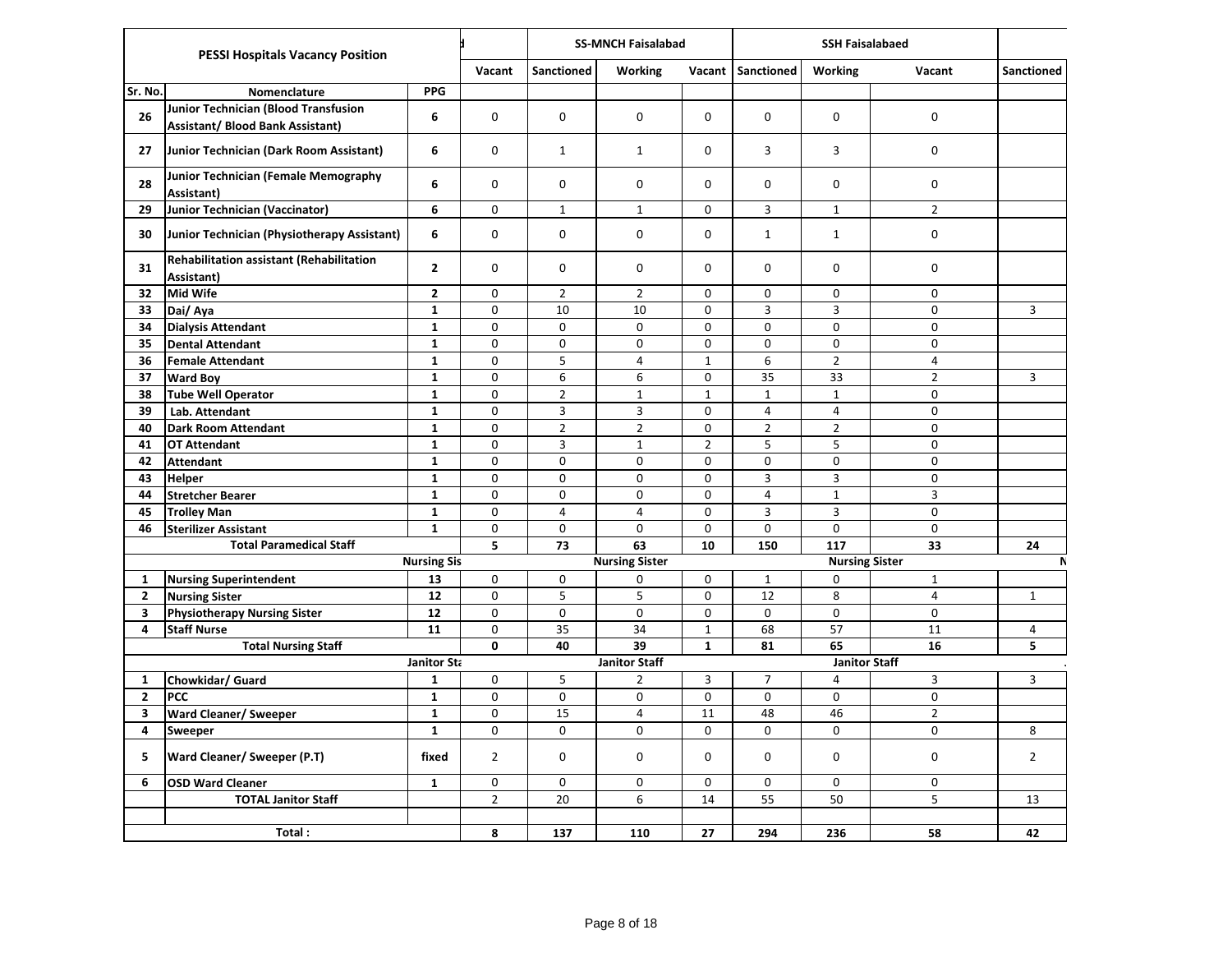|                |                                                           |            | <b>SSH-Jhang</b>                  |              |                |                          | SSH Gujranwala (Updated as on |                | <b>SSH Okara</b>         |                |                |
|----------------|-----------------------------------------------------------|------------|-----------------------------------|--------------|----------------|--------------------------|-------------------------------|----------------|--------------------------|----------------|----------------|
|                | <b>PESSI Hospitals Vacancy Position</b>                   |            |                                   |              |                | 04.08.2021)              |                               |                |                          |                |                |
|                |                                                           |            | Working                           | Vacant       | Sanctioned     | Working                  | Vacant                        | Sanctioned     | <b>Working</b>           | Vacant         | Sanctioned     |
| Sr. No.        | Nomenclature                                              | <b>PPG</b> |                                   |              |                |                          |                               |                |                          |                |                |
|                |                                                           |            | <b>Allied StaAllied Staff</b>     |              |                | <b>Allied Staff</b>      |                               |                | <b>Allied Staff</b>      |                |                |
| 1              | <b>Assistant Principal Psychologist</b>                   | 13         | 0                                 | 0            |                | 0                        | 0                             | 0              | 0                        | 0              | 0              |
| $\overline{2}$ | <b>Medical Laboratries Technologist</b>                   | 12         | 0                                 | 0            | 1              | 0                        | $\mathbf{1}$                  | 0              | 0                        | 0              | 0              |
| 3              | <b>Medical Technologist</b>                               | 12         | 0                                 | $\mathbf 0$  | $\Omega$       | 0                        | $\mathbf 0$                   | 0              | 0                        | 0              | $\Omega$       |
| 4              | <b>Medical Technologist (Nuclear Medicine)</b>            | 12         | 0                                 | 0            |                | $\mathbf 0$              | 0                             | $\mathbf 0$    | 0                        | 0              | $\mathbf 0$    |
| 5              | Pharmacist                                                | 12         | 0                                 | 0            | $\overline{2}$ | $\overline{2}$           | 0                             | $\overline{2}$ | 1                        | $\mathbf{1}$   | 1              |
| 6              | Psycologist                                               | 12         | 0                                 | 0            | $\mathbf{1}$   | 0                        | $\mathbf{1}$                  | $\mathbf{1}$   | 0                        | $\mathbf{1}$   | $\mathbf 0$    |
| 7              | Physiotherapist                                           | 12         | 0                                 | 0            | $\overline{2}$ | $\overline{2}$           | 0                             | $\mathbf{1}$   | 0                        | $\mathbf{1}$   | $\mathbf{1}$   |
| 8              | Perfusionist                                              | 12         | 0                                 | 0            |                | 0                        | $\mathbf 0$                   | 0              | 0                        | 0              | 0              |
| 9              | <b>Bio Medical Technologist</b>                           | $12$       | 0                                 | 0            |                | 0                        | 0                             | 0              | 0                        | 0              | 0              |
| 10             | <b>Bio Medical Engg.</b>                                  | 12         | 0                                 | 0            | 1              | $\mathbf 0$              | $\mathbf{1}$                  | $\mathbf{1}$   | 0                        | $\mathbf{1}$   | 0              |
| 11             | <b>Medical Physicist/ Radiation Protection</b><br>Officer | 12         | 0                                 | 0            |                | 0                        | 0                             | 0              | 0                        | 0              | 0              |
| 12             | <b>Nutritionist</b>                                       | 12         | 0                                 | 0            |                | $\mathbf 0$              | 0                             | 0              | 0                        | $\mathbf 0$    | $\Omega$       |
| 12             | <b>Speech Therapist</b>                                   | 12         | 0                                 | 0            |                | $\mathbf 0$              | 0                             | 0              | 0                        | 0              | 0              |
| 12             | Optimetrist                                               | 12         | 0                                 | 0            |                | $\mathbf 0$              | 0                             | 0              | 0                        | 0              | 0              |
| 13             | <b>Molecular Biologist</b>                                | 12         | 0                                 | 0            |                | 0                        | 0                             | 0              | 0                        | 0              | 0              |
|                | <b>Total Allied Staff</b>                                 |            | 0                                 | $\mathbf{0}$ | $\overline{7}$ | 4                        | $\overline{\mathbf{3}}$       | 5              | $\mathbf{1}$             | 4              | $\overline{2}$ |
|                |                                                           |            | <b>ParaMedical aMedical Staff</b> |              |                | <b>ParaMedical Staff</b> |                               |                | <b>ParaMedical Staff</b> |                | Pa             |
| 1              | <b>Electro Medical Technician</b>                         | 8          | 0                                 | 0            |                | 0                        | 0                             | 0              | 0                        | 0              | 0              |
| $\mathbf{2}$   | <b>Technician (Blood Bank Tech)</b>                       | 8          | 0                                 | 0            |                | $\mathbf 0$              | 0                             | $\overline{2}$ | $\overline{2}$           | 0              | 1              |
| 3              | <b>Technician (Bio Medical Tech.)</b>                     | 8          | 0                                 | 0            |                | 0                        | $\mathbf 0$                   | 0              | 0                        | 0              | $\mathbf 0$    |
| 4              | <b>Technician (Head Dispensar)</b>                        | 8          | $\mathbf 1$                       | $\mathbf{1}$ |                | $\mathbf 0$              | 0                             | $\mathbf{1}$   | 0                        | $\mathbf{1}$   | $\overline{2}$ |
| 5              | <b>Memography Technician</b>                              | 8          | 0                                 | 0            |                | 0                        | 0                             | 0              | 0                        | 0              | 0              |
| 6              | <b>Technician (ECG Technician)</b>                        | 8          | $\mathbf{1}$                      | 0            | $\overline{2}$ | $\mathbf{1}$             | $\mathbf{1}$                  | $\mathbf{1}$   | $\mathbf{1}$             | 0              | $\mathbf{1}$   |
| 7              | <b>Technician (Lab Technician)</b>                        | 8          | $\overline{2}$                    | 0            | $\mathbf{1}$   | $\mathbf{1}$             | 0                             | $\overline{2}$ | $\overline{2}$           | 0              | $\overline{2}$ |
| 8              | <b>Technician (Cath Lab Tech)</b>                         | 8          | 0                                 | 0            |                | $\mathbf 0$              | 0                             | 0              | 0                        | 0              | 0              |
| 9              | <b>Technician (Assistant Perfusionist)</b>                | 8          | 0                                 | 0            |                | 0                        | 0                             | 0              | 0                        | 0              | 0              |
| 10             | <b>Technician (OT Technician)</b>                         | 8          | $\mathbf 1$                       | 0            |                | 0                        | $\mathbf 0$                   | 0              | 0                        | 0              | $\overline{2}$ |
| 11             | <b>Technician (Dental Technician)</b>                     | 8          | 0                                 | 0            | $\mathbf{1}$   | $\mathbf{1}$             | 0                             | $\mathbf{1}$   | $\mathbf{1}$             | 0              | $\mathbf{1}$   |
| 12             | <b>Technician Angiography Tech)</b>                       | 8          | 0                                 | $\mathbf 0$  |                | $\mathbf 0$              | 0                             | 0              | 0                        | 0              | $\mathbf 0$    |
| 13             | <b>Technician (Dialysis Tech)</b>                         | 8          | 0                                 | $\pmb{0}$    | $\overline{2}$ | $\mathbf{1}$             | $\mathbf{1}$                  | 3              | $1\,$                    | $\overline{2}$ | 0              |
| 14             | <b>Technician (CT Scan Tech)</b>                          | 8          | 0                                 | 0            |                | 0                        | 0                             | 0              | 0                        | 0              | 0              |
| 15             | Technician (X-Ray Tech)                                   | 8          | 0                                 | $\mathbf 1$  | 3              | $\mathbf{1}$             | $\overline{2}$                | $\mathbf{1}$   | $1\,$                    | 0              | $\mathbf{1}$   |
| 16             | <b>Technician (Physiotherapy Tech)</b>                    | 8          | 0                                 | 0            |                | $\mathbf 0$              | 0                             | 0              | 0                        | 0              | 0              |
| 17             | Technician (L.H.V)                                        | 8          | 0                                 | $\mathbf{1}$ | 1              | $\mathbf{1}$             | 0                             | $\overline{2}$ | $\overline{2}$           | 0              | $\mathbf{1}$   |
| 18             | Boiler Eng. (Technician)                                  | 8          | 0                                 | 0            |                | 0                        | 0                             | 0              | 0                        | 0              | 0              |
| 19             | Junior Technician (Lab Assistant)                         | 6          | $\overline{2}$                    | $\mathbf 0$  | 5              | 4                        | $\mathbf{1}$                  | $\mathbf{1}$   | $\mathbf{1}$             | $\mathbf 0$    | $\overline{2}$ |
| 20             | Junior Technician (Lab Assistant Dental)                  | 6          | 0                                 | 0            |                | 0                        | 0                             | 0              | $\pmb{0}$                | 0              | $\mathbf{1}$   |
| 21             | Junior Technician (Dispenser)                             | 6          | 6                                 | $\mathbf{1}$ | 18             | 18                       | 0                             | 17             | 17                       | 0              | 6              |
| 22             | <b>Junior Technician (CSSD Operator)</b>                  | 6          | 0                                 | 0            |                | 0                        | $\mathsf{O}\xspace$           | 0              | 0                        | 0              | 0              |
| 23             | Junior Technician (Radiographer)                          | 6          | $\mathbf{1}$                      | 0            | $\mathbf{1}$   | $\mathbf{1}$             | 0                             | 0              | 0                        | 0              | $\overline{2}$ |
| 24             | Junior Technician (OT Assistant)                          | 6          | 0                                 | $\pmb{0}$    | 6              | $\boldsymbol{6}$         | $\mathsf{O}\xspace$           | $\overline{2}$ | $\overline{2}$           | 0              | $\mathbf{3}$   |
| 25             | Junior Assistant (Dialysis Assistant)                     | 6          | 0                                 | 0            |                | 0                        | 0                             | $\overline{2}$ | 0                        | $\overline{2}$ | 0              |
|                |                                                           |            |                                   |              |                |                          |                               |                |                          |                |                |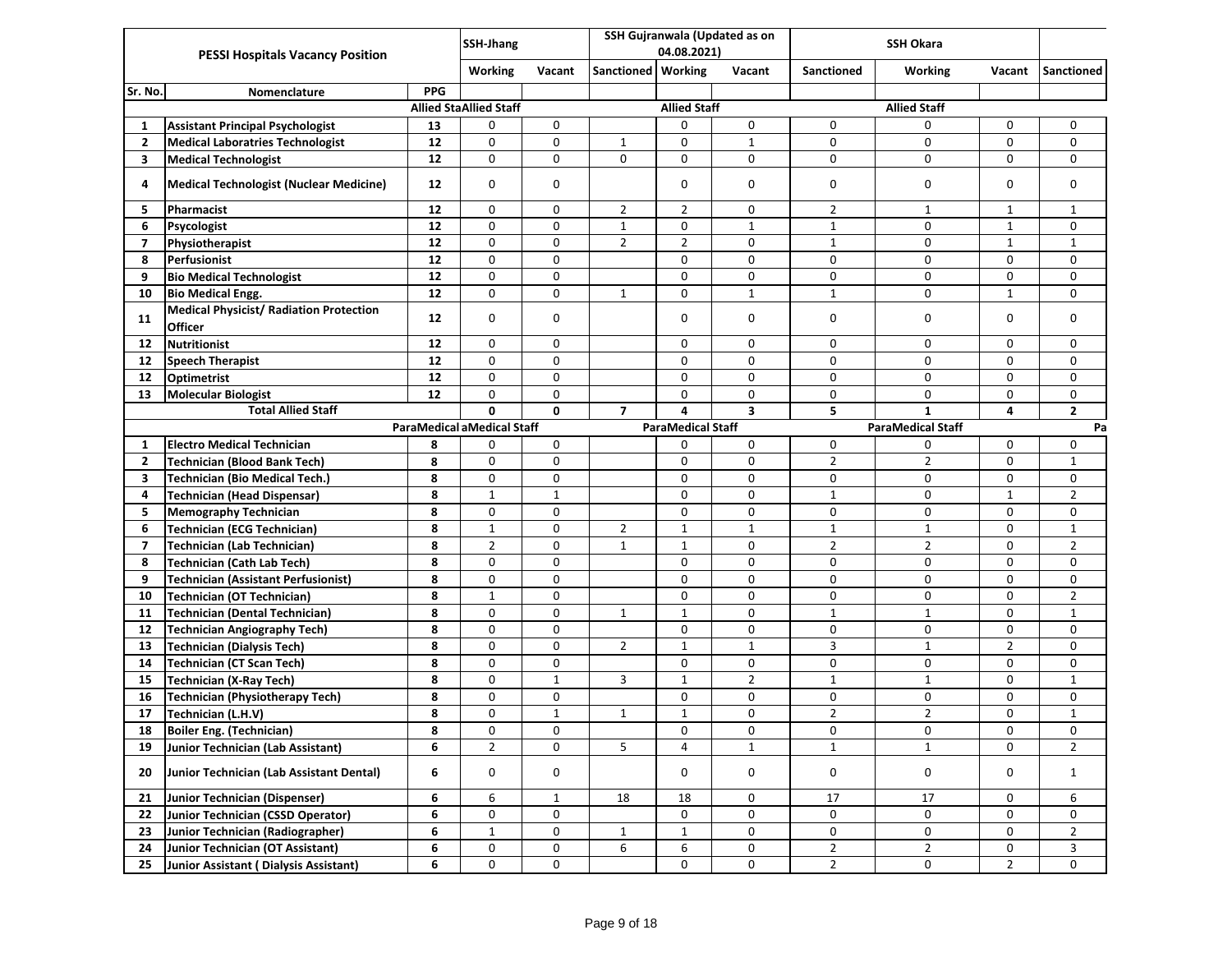|                | <b>PESSI Hospitals Vacancy Position</b>                                         |                | SSH-Jhang                       |                         |                      |                       | SSH Gujranwala (Updated as on |                   |                       |                |                |
|----------------|---------------------------------------------------------------------------------|----------------|---------------------------------|-------------------------|----------------------|-----------------------|-------------------------------|-------------------|-----------------------|----------------|----------------|
|                |                                                                                 |                |                                 |                         |                      | 04.08.2021)           |                               |                   | SSH Okara             |                |                |
|                |                                                                                 |                | Working                         | Vacant                  | Sanctioned   Working |                       | Vacant                        | <b>Sanctioned</b> | <b>Working</b>        | Vacant         | Sanctioned     |
| Sr. No.        | Nomenclature                                                                    | <b>PPG</b>     |                                 |                         |                      |                       |                               |                   |                       |                |                |
| 26             | Junior Technician (Blood Transfusion<br><b>Assistant/ Blood Bank Assistant)</b> | 6              | 0                               | 0                       | $\mathbf{1}$         | $\mathbf{1}$          | $\mathbf 0$                   | 0                 | $\mathbf 0$           | $\mathbf 0$    | 0              |
| 27             | Junior Technician (Dark Room Assistant)                                         | 6              | 0                               | 0                       | $\overline{2}$       | $\mathbf{1}$          | $\mathbf{1}$                  | $\mathbf{1}$      | $\mathbf{1}$          | 0              | $\overline{2}$ |
| 28             | Junior Technician (Female Memography<br>Assistant)                              | 6              | 0                               | 0                       |                      | $\Omega$              | 0                             | 0                 | 0                     | $\mathbf 0$    | $\mathbf 0$    |
| 29             | <b>Junior Technician (Vaccinator)</b>                                           | 6              | 0                               | 0                       | $\mathbf{1}$         | $\mathbf{1}$          | 0                             | 0                 | $\mathbf 0$           | 0              | $\mathbf{1}$   |
| 30             | Junior Technician (Physiotherapy Assistant)                                     | 6              | 0                               | 0                       |                      | 0                     | 0                             | 0                 | $\mathbf 0$           | 0              | $\mathbf 0$    |
| 31             | Rehabilitation assistant (Rehabilitation<br>Assistant)                          | $\overline{2}$ | 0                               | 0                       |                      | $\Omega$              | 0                             | $\mathbf 0$       | $\mathbf 0$           | $\Omega$       | $\Omega$       |
| 32             | <b>Mid Wife</b>                                                                 | $\mathbf{2}$   | 0                               | 0                       | $\mathbf{1}$         | 0                     | $\mathbf{1}$                  | 0                 | 0                     | 0              | $\overline{2}$ |
| 33             | Dai/Aya                                                                         | $\mathbf{1}$   | $\mathbf{1}$                    | $\overline{2}$          | $\overline{7}$       | 5                     | $\overline{2}$                | $\mathsf{3}$      | $\overline{2}$        | $\mathbf{1}$   | $\overline{3}$ |
| 34             | <b>Dialysis Attendant</b>                                                       | $\mathbf{1}$   | 0                               | 0                       |                      | 0                     | $\pmb{0}$                     | 0                 | 0                     | 0              | $\mathbf 0$    |
| 35             | <b>Dental Attendant</b>                                                         | $\mathbf{1}$   | $\mathbf 0$                     | $\mathbf 0$             | $\mathbf{1}$         | $\mathbf{1}$          | 0                             | $\mathbf 0$       | $\mathbf 0$           | 0              | $\mathbf 0$    |
| 36             | <b>Female Attendant</b>                                                         | $\mathbf{1}$   | 0                               | 0                       |                      | 0                     | 0                             | $\overline{4}$    | $\overline{4}$        | 0              | $\mathbf 0$    |
| 37             | <b>Ward Boy</b>                                                                 | $\mathbf 1$    | 3                               | 0                       | 33                   | 33                    | 0                             | $\overline{7}$    | $\overline{7}$        | 0              | 18             |
| 38             | <b>Tube Well Operator</b>                                                       | $\mathbf{1}$   | 0                               | 0                       |                      | 0                     | 0                             | $\mathbf{1}$      | 0                     | $\mathbf{1}$   | $\mathbf{1}$   |
| 39             | Lab. Attendant                                                                  | $\mathbf{1}$   | 0                               | 0                       | $\overline{2}$       | $\overline{2}$        | $\mathbf 0$                   | $\overline{2}$    | $\overline{2}$        | $\mathbf 0$    | $\mathbf 0$    |
| 40             | <b>Dark Room Attendant</b>                                                      | $\mathbf{1}$   | 0                               | 0                       | $\mathbf{1}$         | $\mathbf{1}$          | $\mathbf 0$                   | $\mathbf 0$       | $\mathbf 0$           | $\mathbf 0$    | $\Omega$       |
| 41             | <b>OT Attendant</b>                                                             | $\mathbf{1}$   | 0                               | 0                       | 5                    | 5                     | 0                             | $\overline{2}$    | $\overline{2}$        | 0              | $\mathbf{1}$   |
| 42             | <b>Attendant</b>                                                                | $\mathbf{1}$   | $\mathbf 0$                     | $\mathbf 0$             |                      | $\mathbf 0$           | 0                             | $\mathbf 0$       | $\pmb{0}$             | $\mathbf 0$    | $\mathbf 0$    |
| 43             | <b>Helper</b>                                                                   | $\mathbf{1}$   | 0                               | 0                       | $\overline{2}$       | $\overline{2}$        | 0                             | $\mathbf{1}$      | $1\,$                 | 0              | $\mathbf 0$    |
| 44             | <b>Stretcher Bearer</b>                                                         | $\mathbf{1}$   | $\pmb{0}$                       | 0                       |                      | $\mathsf{o}$          | $\mathbf 0$                   | $\pmb{0}$         | 0                     | $\pmb{0}$      | $\mathbf 0$    |
| 45             | <b>Trolley Man</b>                                                              | $\mathbf{1}$   | 0                               | 0                       |                      | 0                     | 0                             | $\overline{2}$    | $\overline{2}$        | 0              | $\mathbf 0$    |
| 46             | <b>Sterilizer Assistant</b>                                                     | $\mathbf{1}$   | 0                               | 0                       |                      | 0                     | 0                             | $\mathbf 0$       | $\Omega$              | $\mathbf 0$    | $\mathbf 0$    |
|                | <b>Total Paramedical Staff</b>                                                  |                | 18                              | 6                       | 96                   | 87                    | 9                             | 58                | 51                    | $\overline{7}$ | 53             |
|                |                                                                                 |                | <b>Nursing Sisursing Sister</b> |                         |                      | <b>Nursing Sister</b> |                               |                   | <b>Nursing Sister</b> |                |                |
| $\mathbf{1}$   | <b>Nursing Superintendent</b>                                                   | 13             | 0                               | 0                       | $\mathbf{1}$         | 0                     | $\mathbf{1}$                  | 0                 | 0                     | 0              | $\mathbf{1}$   |
| $\overline{2}$ | <b>Nursing Sister</b>                                                           | 12             | 0                               | $\mathbf{1}$            | 10                   | 10                    | $\mathsf 0$                   | $\overline{2}$    | $\mathbf 1$           | $\mathbf{1}$   | $\overline{2}$ |
| 3              | <b>Physiotherapy Nursing Sister</b>                                             | 12             | 0                               | 0                       |                      | 0                     | 0                             | 0                 | 0                     | 0              | 0              |
| 4              | <b>Staff Nurse</b>                                                              | 11             | $\overline{2}$                  | $\overline{2}$          | 53                   | 44                    | 9                             | 14                | 13                    | $\mathbf{1}$   | 19             |
|                | <b>Total Nursing Staff</b>                                                      |                | $\overline{2}$                  | $\overline{\mathbf{3}}$ | 64                   | 54                    | 10                            | 16                | 14                    | $\overline{2}$ | 22             |
|                |                                                                                 |                | <b>Janitor Staanitor Staff</b>  |                         |                      | <b>Janitor Staff</b>  |                               |                   | <b>Janitor Staff</b>  |                |                |
| 1              | Chowkidar/ Guard                                                                | $\mathbf{1}$   | 3                               | 0                       | 6                    | 5                     | $\mathbf{1}$                  | 4                 | 4                     | 0              | $\overline{4}$ |
| $\overline{2}$ | <b>PCC</b>                                                                      | $\mathbf{1}$   | 0                               | 0                       |                      | 0                     | 0                             | $\pmb{0}$         | 0                     | 0              | 0              |
| 3              | <b>Ward Cleaner/ Sweeper</b>                                                    | $\mathbf{1}$   | 0                               | 0                       | 26                   | 21                    | 5                             | 11                | 9                     | $\overline{2}$ | 15             |
| 4              | Sweeper                                                                         | $\mathbf{1}$   | $\mathbf{1}$                    | $\overline{7}$          |                      | 0                     | 0                             | 0                 | 0                     | 0              | $\Omega$       |
| 5              | Ward Cleaner/ Sweeper (P.T)                                                     | fixed          | $\mathbf{1}$                    | $\mathbf{1}$            |                      | 0                     | 0                             | 0                 | 0                     | $\mathbf 0$    | $\mathbf 0$    |
| 6              | <b>OSD Ward Cleaner</b>                                                         | $\mathbf{1}$   | 0                               | 0                       |                      | 0                     | 0                             | 0                 | 0                     | $\mathbf 0$    | 0              |
|                | <b>TOTAL Janitor Staff</b>                                                      |                | 5                               | 8                       | 32                   | 26                    | 6                             | 15                | 13                    | $\overline{2}$ | 19             |
|                |                                                                                 |                |                                 |                         |                      |                       |                               |                   |                       |                |                |
|                | Total:                                                                          |                | 25                              | 17                      | 199                  | 171                   | 28                            | 94                | 79                    | 15             | 96             |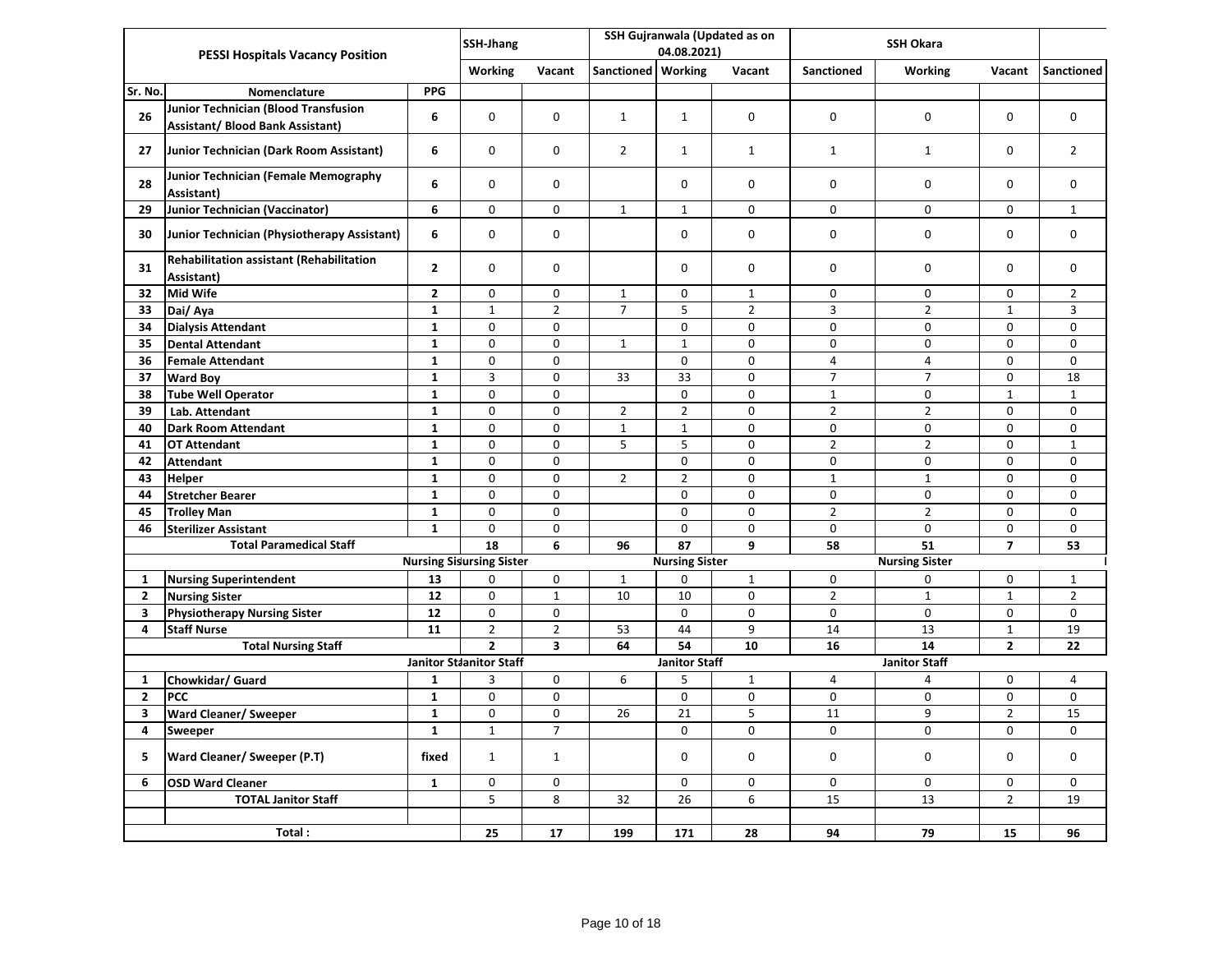|              | <b>PESSI Hospitals Vacancy Position</b>                          |            | <b>SSH Gujrat</b>              |                | <b>SSH Islamabad</b> |                          |              | <b>SS MNCH DG KHAN</b> |                          |
|--------------|------------------------------------------------------------------|------------|--------------------------------|----------------|----------------------|--------------------------|--------------|------------------------|--------------------------|
|              |                                                                  |            | Working                        | Vacant         | <b>Sanctioned</b>    | <b>Working</b>           | Vacant       | Sanctioned             | <b>Working</b>           |
| Sr. No.      | Nomenclature                                                     | <b>PPG</b> |                                |                |                      |                          |              |                        |                          |
|              |                                                                  |            | <b>Allied Sta Allied Staff</b> |                |                      | <b>Allied Staff</b>      |              |                        | <b>Allied Staff</b>      |
| 1            | <b>Assistant Principal Psychologist</b>                          | 13         | 0                              | 0              | 0                    | 0                        | 0            | 0                      | 0                        |
| $\mathbf{2}$ | <b>Medical Laboratries Technologist</b>                          | 12         | 0                              | 0              | 0                    | 0                        | 0            | 0                      | 0                        |
| 3            | <b>Medical Technologist</b>                                      | 12         | 0                              | 0              | $\mathbf{1}$         | $\mathbf{1}$             | $\mathbf 0$  | 0                      | 0                        |
| 4            | <b>Medical Technologist (Nuclear Medicine)</b>                   | 12         | 0                              | 0              | 0                    | 0                        | 0            | 0                      | 0                        |
| 5.           | Pharmacist                                                       | 12         | $\mathbf 0$                    | 1              | $\overline{2}$       | $\mathbf{1}$             | 1            | $\mathbf 1$            | 0                        |
| 6            | Psycologist                                                      | 12         | 0                              | 0              | 0                    | 0                        | 0            | 0                      | 0                        |
| 7            | Physiotherapist                                                  | 12         | 0                              | $\mathbf{1}$   | $\overline{2}$       | $\overline{2}$           | 0            | $\mathbf 1$            | 0                        |
| 8            | <b>Perfusionist</b>                                              | 12         | $\mathbf 0$                    | 0              | 0                    | 0                        | $\mathbf 0$  | 0                      | 0                        |
| 9            | <b>Bio Medical Technologist</b>                                  | 12         | 0                              | 0              | 0                    | 0                        | 0            | 0                      | 0                        |
| 10           | <b>Bio Medical Engg.</b>                                         | 12         | 0                              | 0              | $\mathbf{1}$         | $\mathbf{1}$             | $\mathbf 0$  | 0                      | 0                        |
| 11           | <b>Medical Physicist/ Radiation Protection</b><br><b>Officer</b> | 12         | $\mathbf 0$                    | 0              | 0                    | 0                        | 0            | 0                      | 0                        |
| 12           | <b>Nutritionist</b>                                              | 12         | 0                              | 0              | 0                    | 0                        | 0            | 0                      | 0                        |
| 12           | <b>Speech Therapist</b>                                          | 12         | 0                              | 0              | 0                    | 0                        | 0            | 0                      | 0                        |
| 12           | <b>Optimetrist</b>                                               | 12         | $\mathbf 0$                    | $\Omega$       | 0                    | 0                        | $\mathbf 0$  | 0                      | 0                        |
| 13           | <b>Molecular Biologist</b>                                       | 12         | 0                              | 0              | 0                    | 0                        | 0            | 0                      | 0                        |
|              | <b>Total Allied Staff</b>                                        |            | Ō                              | $\overline{2}$ | 6                    | 5                        | $\mathbf{1}$ | $\mathbf{2}$           | 0                        |
|              |                                                                  |            | ParaMedical raMedical Staff    |                |                      | <b>ParaMedical Staff</b> |              |                        | <b>ParaMedical Staff</b> |
| 1            | <b>Electro Medical Technician</b>                                | 8          | 0                              | 0              | 0                    | 0                        | 0            | 0                      | 0                        |
| $\mathbf{2}$ | <b>Technician (Blood Bank Tech)</b>                              | 8          | $\mathbf{1}$                   | 0              | $\mathbf{1}$         | $\mathbf{1}$             | 0            | 0                      | 0                        |
| 3            | <b>Technician (Bio Medical Tech.)</b>                            | 8          | 0                              | 0              | 0                    | 0                        | 0            | 0                      | 0                        |
| 4            | <b>Technician (Head Dispensar)</b>                               | 8          | $\overline{2}$                 | 0              | $\mathbf{1}$         | 0                        | $\mathbf 1$  | 0                      | 0                        |
| 5            | <b>Memography Technician</b>                                     | 8          | 0                              | 0              | 0                    | 0                        | $\mathbf 0$  | 0                      | 0                        |
| 6            | <b>Technician (ECG Technician)</b>                               | 8          | $\mathbf{1}$                   | 0              | $\overline{2}$       | $\overline{2}$           | 0            | $\mathbf 1$            | 0                        |
| 7            | <b>Technician (Lab Technician)</b>                               | 8          | 1                              | 1              | 4                    | 3                        | 1            | 0                      | 0                        |
| 8            | <b>Technician (Cath Lab Tech)</b>                                | 8          | 0                              | 0              | 0                    | 0                        | 0            | 0                      | 0                        |
| 9            | <b>Technician (Assistant Perfusionist)</b>                       | 8          | 0                              | 0              | 0                    | 0                        | 0            | 0                      | 0                        |
| 10           | <b>Technician (OT Technician)</b>                                | 8          | $\mathbf{1}$                   | $\mathbf{1}$   | $\overline{2}$       | $\overline{2}$           | 0            | $\overline{2}$         | 0                        |
| 11           | <b>Technician (Dental Technician)</b>                            | 8          | $\mathbf{1}$                   | 0              | $\mathbf{1}$         | 0                        | $\mathbf 1$  | 0                      | 0                        |
| 12           | <b>Technician Angiography Tech)</b>                              | 8          | $\mathbf 0$                    | 0              | 0                    | 0                        | 0            | 0                      | 0                        |
| 13           | <b>Technician (Dialysis Tech)</b>                                | 8          | $\mathbf 0$                    | 0              | 2                    | $\overline{2}$           | 0            | 0                      | 0                        |
| 14           | <b>Technician (CT Scan Tech)</b>                                 | 8          | 0                              | 0              | 0                    | 0                        | 0            | 0                      | 0                        |
| 15           | <b>Technician (X-Ray Tech)</b>                                   | 8          | $1\,$                          | 0              | $\overline{2}$       | $\mathbf{1}$             | $\mathbf 1$  | 0                      | 0                        |
| 16           | <b>Technician (Physiotherapy Tech)</b>                           | 8          | 0                              | 0              | $\mathbf{1}$         | $\mathbf{1}$             | 0            | 0                      | 0                        |
| 17           | Technician (L.H.V)                                               | 8          | $\mathbf{1}$                   | 0              | 1                    | 0                        | $\mathbf{1}$ | 0                      | 0                        |
| 18           | <b>Boiler Eng. (Technician)</b>                                  | 8          | 0                              | 0              | 0                    | U                        | 0            | U                      | U                        |
| 19           | Junior Technician (Lab Assistant)                                | 6          | $\overline{2}$                 | 0              | 6                    | 6                        | 0            | 4                      | $\mathbf{1}$             |
| 20           | Junior Technician (Lab Assistant Dental)                         | 6          | $\mathbf{1}$                   | 0              | 0                    | 0                        | 0            | 0                      | 0                        |
| 21           | Junior Technician (Dispenser)                                    | 6          | 4                              | $\overline{2}$ | 17                   | 13                       | 4            | 5                      | 5                        |
| 22           | Junior Technician (CSSD Operator)                                | 6          | 0                              | 0              | 0                    | 0                        | 0            | 0                      | 0                        |
| 23           | Junior Technician (Radiographer)                                 | 6          | $\mathbf{1}$                   | $\mathbf{1}$   | $\mathbf{1}$         | $\mathbf{1}$             | 0            | 0                      | 0                        |
| 24           | Junior Technician (OT Assistant)                                 | 6          | $\overline{2}$                 | $\mathbf{1}$   | 5                    | 3                        | $\mathbf{2}$ | 4                      | 0                        |
| 25           | Junior Assistant (Dialysis Assistant)                            | 6          | 0                              | 0              | 0                    | $\mathsf{O}$             | 0            | 0                      | 0                        |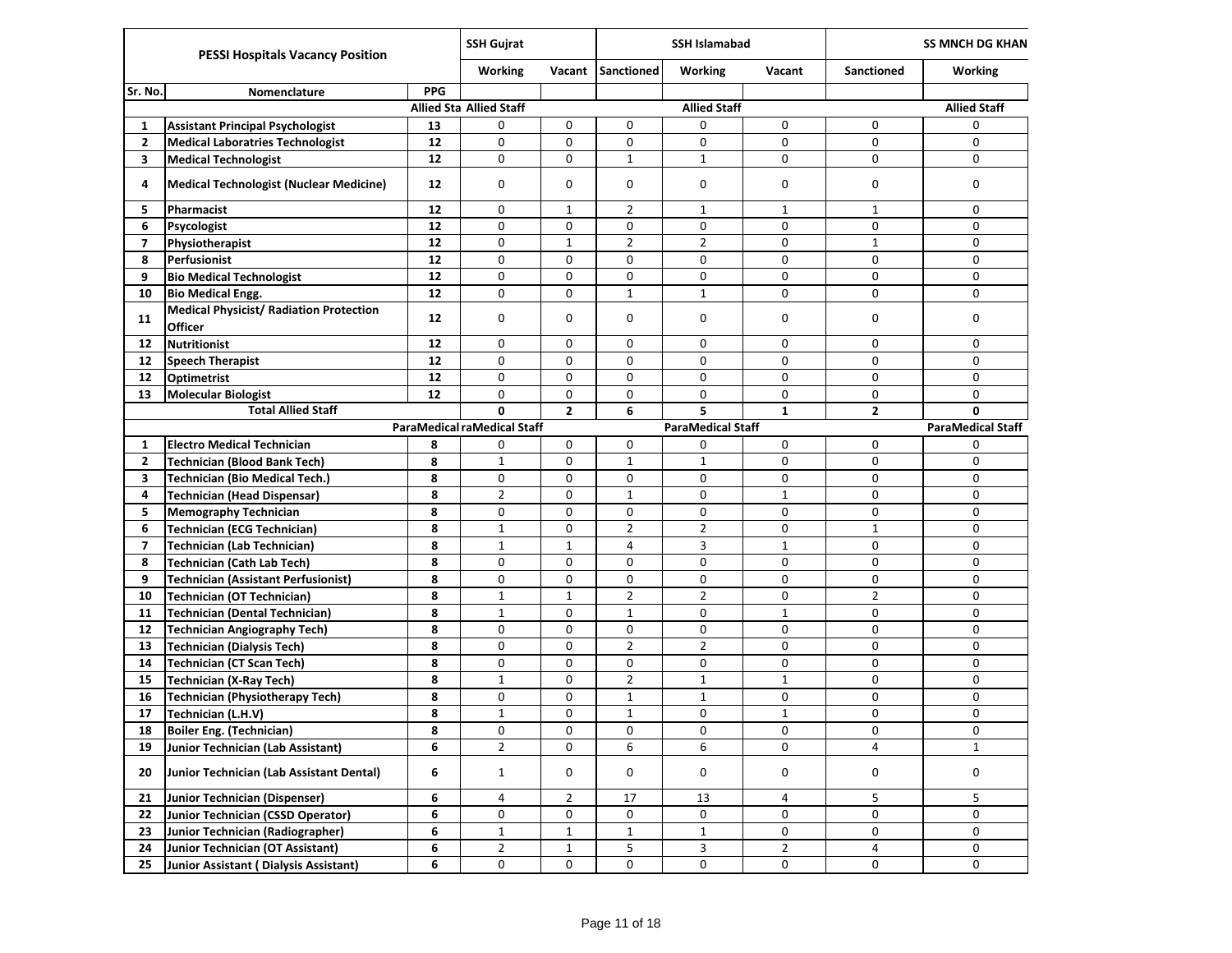|                              | <b>PESSI Hospitals Vacancy Position</b>                                                |                              | <b>SSH Gujrat</b>                |                     |                   | <b>SSH Islamabad</b>  |                  |                     | <b>SS MNCH DG KHAN</b>        |
|------------------------------|----------------------------------------------------------------------------------------|------------------------------|----------------------------------|---------------------|-------------------|-----------------------|------------------|---------------------|-------------------------------|
|                              |                                                                                        |                              | <b>Working</b>                   | Vacant              | Sanctioned        | <b>Working</b>        | Vacant           | <b>Sanctioned</b>   | Working                       |
| Sr. No.                      | Nomenclature                                                                           | <b>PPG</b>                   |                                  |                     |                   |                       |                  |                     |                               |
| 26                           | <b>Junior Technician (Blood Transfusion</b><br><b>Assistant/ Blood Bank Assistant)</b> | 6                            | 0                                | 0                   | 0                 | 0                     | 0                | 0                   | 0                             |
| 27                           | Junior Technician (Dark Room Assistant)                                                | 6                            | $\overline{2}$                   | 0                   | $\overline{2}$    | $\mathbf{1}$          | $\mathbf{1}$     | 0                   | 0                             |
| 28                           | Junior Technician (Female Memography<br>Assistant)                                     | 6                            | $\Omega$                         | 0                   | $\Omega$          | 0                     | 0                | 0                   | 0                             |
| 29                           | Junior Technician (Vaccinator)                                                         | 6                            | 0                                | $\mathbf{1}$        | $\overline{2}$    | $\mathbf{1}$          | $\mathbf 1$      | $\mathbf{1}$        | $\mathbf{1}$                  |
| 30                           | Junior Technician (Physiotherapy Assistant)                                            | 6                            | 0                                | 0                   | 0                 | 0                     | $\mathbf 0$      | $\pmb{0}$           | 0                             |
| 31                           | <b>Rehabilitation assistant (Rehabilitation</b><br>Assistant)                          | $\mathbf{2}$                 | 0                                | 0                   | 0                 | 0                     | 0                | 0                   | 0                             |
| 32                           | <b>Mid Wife</b>                                                                        | $\mathbf{2}$                 | 0                                | $\overline{2}$      | 3                 | 3                     | 0                | 0                   | 0                             |
| 33                           | Dai/ Aya                                                                               | $\mathbf{1}$                 | 3                                | 0                   | 5                 | 5                     | $\mathbf 0$      | $\overline{5}$      | $\overline{2}$                |
| 34                           | <b>Dialysis Attendant</b>                                                              | $\mathbf{1}$                 | 0                                | 0                   | 0                 | 0                     | 0                | 0                   | 0                             |
| 35                           | <b>Dental Attendant</b>                                                                | $\mathbf{1}$                 | $\Omega$                         | 0                   | $\Omega$          | 0                     | $\mathbf 0$      | 0                   | $\Omega$                      |
| 36                           | <b>Female Attendant</b>                                                                | $\mathbf{1}$                 | $\mathbf 0$                      | 0                   | $\Omega$          | 0                     | $\mathbf 0$      | $\mathbf 1$         | $\mathbf{1}$                  |
| 37                           | <b>Ward Boy</b>                                                                        | $\mathbf{1}$                 | 18                               | 0                   | 32                | 32                    | $\mathbf 0$      | 5                   | $\mathbf 2$                   |
| 38                           | <b>Tube Well Operator</b>                                                              | $\mathbf{1}$                 | $\mathbf 1$                      | 0                   | $\mathbf 1$       | $\mathbf{1}$          | $\mathbf 0$      | 0                   | 0                             |
| 39                           | Lab. Attendant                                                                         | $\mathbf{1}$                 | $\mathbf 0$                      | 0                   | $\overline{3}$    | 3                     | 0                | $\pmb{0}$           | 0                             |
| 40                           | <b>Dark Room Attendant</b>                                                             | $\mathbf{1}$                 | 0                                | 0                   | $\mathbf{1}$      | $\mathbf{1}$          | $\mathbf 0$      | 0                   | 0                             |
| 41                           | <b>OT Attendant</b>                                                                    | $\mathbf{1}$                 | $\mathbf{1}$                     | 0                   | $\overline{4}$    | $\overline{4}$        | $\mathbf 0$      | 0                   | $\mathbf 0$                   |
| 42                           | <b>Attendant</b>                                                                       | $\mathbf{1}$                 | 0                                | 0                   | 0                 | 0                     | $\mathbf 0$      | 0                   | 0                             |
| 43                           | Helper                                                                                 | $\mathbf{1}$                 | 0                                | 0                   | 3                 | 3                     | $\mathbf 0$      | $\mathbf 1$         | 0                             |
| 44                           | <b>Stretcher Bearer</b>                                                                | $\mathbf{1}$                 | $\Omega$                         | 0                   | $\Omega$          | 0                     | $\mathbf 0$      | $\mathbf 0$         | 0                             |
| 45                           | <b>Trolley Man</b>                                                                     | $\mathbf{1}$                 | 0                                | 0                   | $\Omega$          | 0                     | $\mathbf 0$      | 0                   | 0                             |
| 46                           | <b>Sterilizer Assistant</b>                                                            | $\mathbf{1}$                 | $\Omega$                         | $\Omega$            | $\Omega$          | $\Omega$              | $\Omega$         | $\Omega$            | $\Omega$                      |
|                              | <b>Total Paramedical Staff</b>                                                         |                              | 44                               | 9                   | 102               | 89                    | 13               | 29                  | 12                            |
|                              |                                                                                        |                              | <b>Nursing SisNursing Sister</b> |                     |                   | <b>Nursing Sister</b> |                  |                     | <b>Nursing Sister</b>         |
| $\mathbf{1}$                 | <b>Nursing Superintendent</b>                                                          | 13                           | 0                                | $\mathbf{1}$        | $1\,$             | 0                     | $1\,$            | 0                   | 0                             |
| $\mathbf{2}$                 | <b>Nursing Sister</b>                                                                  | 12                           | $\mathbf 1$                      | $\mathbf{1}$        | $\overline{7}$    | $\overline{4}$        | 3                | 0                   | $\mathbf 0$                   |
| 3                            | <b>Physiotherapy Nursing Sister</b>                                                    | 12                           | $\mathbf 0$                      | 0                   | $\mathbf 0$       | $\mathbf 0$           | $\mathbf 0$      | 0                   | $\mathbf 0$                   |
| 4                            | <b>Staff Nurse</b>                                                                     | 11                           | 12                               | $\overline{7}$      | 56                | 53                    | 3                | $\overline{7}$      | 0                             |
|                              | <b>Total Nursing Staff</b>                                                             |                              | 13                               | 9                   | 64                | 57                    | $\overline{7}$   | $\overline{7}$      | 0                             |
|                              |                                                                                        |                              | Janitor St. Janitor Staff        |                     |                   | <b>Janitor Staff</b>  |                  |                     | <b>Janitor Staff</b>          |
| $\mathbf{1}$                 | Chowkidar/ Guard                                                                       | $\mathbf{1}$                 | $\mathbf{1}$                     | 3                   | 8                 | 5                     | 3                | 5                   | $\overline{2}$                |
| $\mathbf{2}$                 | PCC                                                                                    | $\mathbf{1}$                 | 0                                | 0                   |                   | 0                     | 0                | 0                   | 0                             |
| $\overline{\mathbf{3}}$<br>4 | <b>Ward Cleaner/ Sweeper</b>                                                           | $\mathbf{1}$<br>$\mathbf{1}$ | 13<br>$\mathbf 0$                | $\overline{2}$<br>0 | 27<br>$\mathbf 0$ | 26<br>$\mathbf 0$     | $\mathbf 1$<br>0 | $\overline{7}$<br>0 | $\overline{2}$<br>$\mathbf 0$ |
|                              | Sweeper                                                                                |                              |                                  |                     |                   |                       |                  |                     |                               |
| 5                            | Ward Cleaner/ Sweeper (P.T)                                                            | fixed                        | 0                                | 0                   | 0                 | 0                     | 0                | 0                   | 0                             |
| 6                            | <b>OSD Ward Cleaner</b>                                                                | 1                            | $\mathbf 0$                      | 0                   | $\mathbf{1}$      | $\mathbf{1}$          | 0                | 0                   | 0                             |
|                              | <b>TOTAL Janitor Staff</b>                                                             | 14                           | 5                                | 36                  | 32                | 4                     | 12               | 4                   |                               |
|                              | Total:                                                                                 |                              | 71                               | 25                  | 208               | 183                   | 25               | 50                  | 16                            |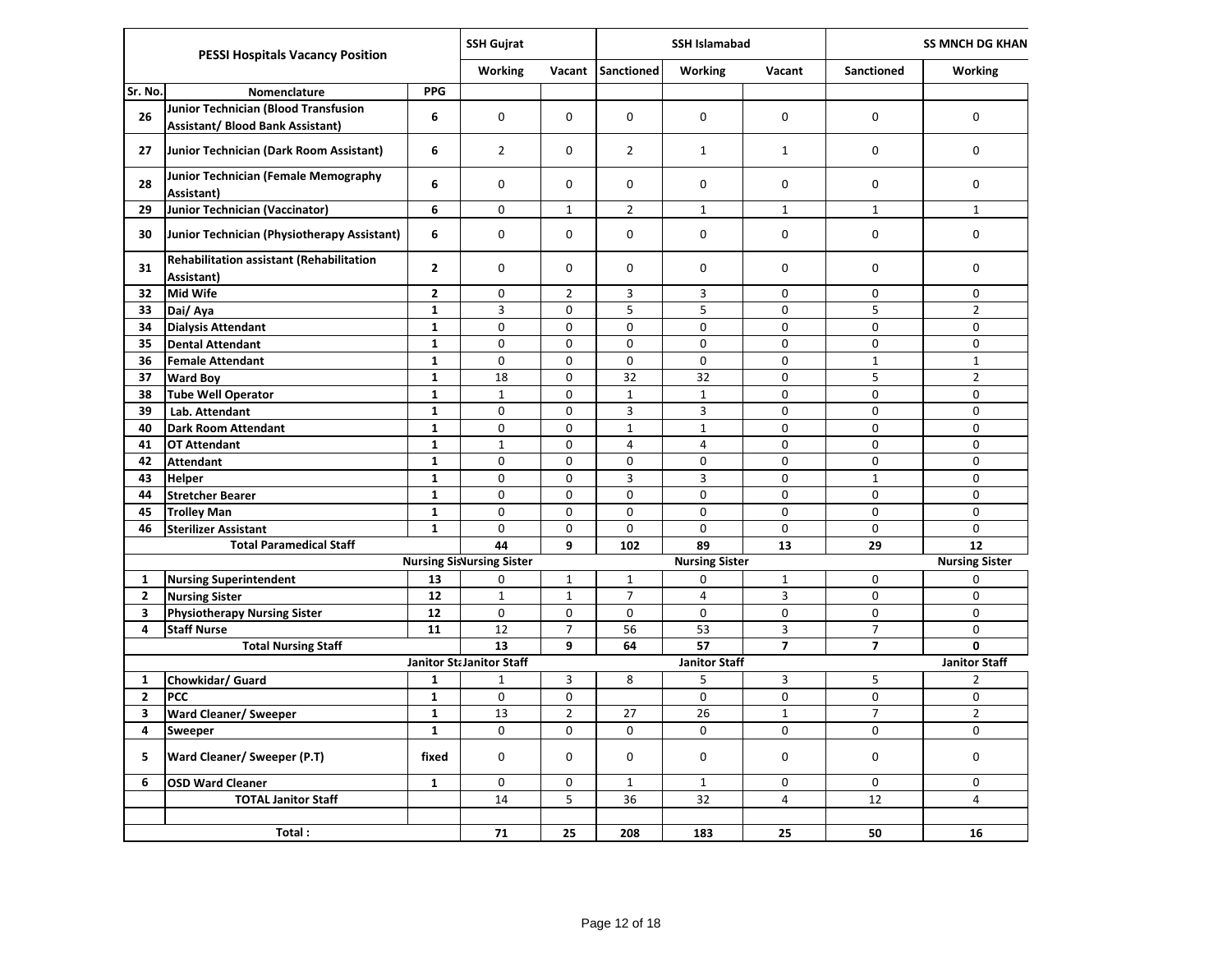| <b>PESSI Hospitals Vacancy Position</b> |                                                           |                   | <b>SSH Jaranawala</b> |                   |                          | <b>KFSSH Multan</b> |                   |                          |                |
|-----------------------------------------|-----------------------------------------------------------|-------------------|-----------------------|-------------------|--------------------------|---------------------|-------------------|--------------------------|----------------|
|                                         |                                                           |                   |                       | <b>Sanctioned</b> | <b>Working</b>           | Vacant              | <b>Sanctioned</b> | <b>Working</b>           | Vacant         |
| Sr. No.                                 | Nomenclature                                              | <b>PPG</b>        |                       |                   |                          |                     |                   |                          |                |
|                                         |                                                           | <b>Allied Sta</b> |                       |                   | <b>Allied Staff</b>      |                     |                   | <b>Allied Staff</b>      |                |
| 1                                       | <b>Assistant Principal Psychologist</b>                   | 13                | $\mathbf 0$           | 0                 | 0                        | 0                   | 0                 | 0                        | 0              |
| $\overline{2}$                          | <b>Medical Laboratries Technologist</b>                   | 12                | $\mathbf 0$           | 0                 | 0                        | 0                   | 0                 | 0                        | 0              |
| 3                                       | <b>Medical Technologist</b>                               | 12                | 0                     | 0                 | 0                        | 0                   | $\mathbf{1}$      | $\mathbf{1}$             | 0              |
| 4                                       | <b>Medical Technologist (Nuclear Medicine)</b>            | 12                | $\mathbf 0$           | 0                 | 0                        | 0                   | 0                 | 0                        | 0              |
| 5                                       | Pharmacist                                                | 12                | $\mathbf{1}$          | $\mathbf{1}$      | 0                        | $\mathbf{1}$        | 3                 | $\mathbf{1}$             | $\overline{2}$ |
| 6                                       | Psycologist                                               | 12                | $\mathbf 0$           | 0                 | 0                        | 0                   | $\mathbf 1$       | $\mathbf{1}$             | 0              |
| $\overline{7}$                          | Physiotherapist                                           | 12                | $\mathbf{1}$          | $\mathbf{1}$      | 0                        | $\mathbf{1}$        | $\overline{2}$    | $\overline{2}$           | 0              |
| 8                                       | Perfusionist                                              | 12                | $\mathbf 0$           | 0                 | 0                        | 0                   | 0                 | 0                        | 0              |
| 9                                       | <b>Bio Medical Technologist</b>                           | 12                | $\mathbf 0$           | 0                 | 0                        | 0                   | $\mathbf 0$       | 0                        | 0              |
| 10                                      | <b>Bio Medical Engg.</b>                                  | 12                | $\mathbf 0$           | 0                 | 0                        | 0                   | $\mathbf{1}$      | $\mathbf{1}$             | 0              |
| 11                                      | <b>Medical Physicist/ Radiation Protection</b><br>Officer | 12                | $\mathbf 0$           | 0                 | 0                        | 0                   | $\mathbf 0$       | 0                        | $\mathbf 0$    |
| 12                                      | <b>Nutritionist</b>                                       | 12                | $\mathbf 0$           | 0                 | 0                        | 0                   | 0                 | 0                        | 0              |
| 12                                      | <b>Speech Therapist</b>                                   | 12                | $\mathbf 0$           | 0                 | 0                        | 0                   | $\mathbf 0$       | 0                        | 0              |
| 12                                      | <b>Optimetrist</b>                                        | 12                | $\mathbf 0$           | 0                 | 0                        | 0                   | 0                 | 0                        | 0              |
| 13                                      | <b>Molecular Biologist</b>                                | 12                | $\mathbf 0$           | 0                 | 0                        | 0                   | 0                 | 0                        | 0              |
| <b>Total Allied Staff</b>               |                                                           | $\overline{2}$    | $\mathbf{2}$          | 0                 | $\overline{2}$           | 8                   | 6                 | $\overline{2}$           |                |
|                                         |                                                           | ParaMedical       |                       |                   | <b>ParaMedical Staff</b> |                     |                   | <b>ParaMedical Staff</b> |                |
| 1                                       | <b>Electro Medical Technician</b>                         | 8                 | 0                     | 0                 | 0                        | 0                   | 0                 | 0                        | 0              |
| $\overline{2}$                          | Technician (Blood Bank Tech)                              | 8                 | $\mathbf 0$           | 0                 | 0                        | 0                   | 0                 | 0                        | 0              |
| 3                                       | <b>Technician (Bio Medical Tech.)</b>                     | 8                 | $\mathbf 0$           | 0                 | 0                        | 0                   | 0                 | 0                        | 0              |
| 4                                       | <b>Technician (Head Dispensar)</b>                        | 8                 | $\mathbf 0$           | $\mathbf{1}$      | $\mathbf{1}$             | $\mathbf 0$         | $\mathbf{1}$      | 0                        | $\mathbf{1}$   |
| 5                                       | <b>Memography Technician</b>                              | 8                 | $\mathbf 0$           | 0                 | 0                        | 0                   | 0                 | 0                        | 0              |
| 6                                       | <b>Technician (ECG Technician)</b>                        | 8                 | $\mathbf{1}$          | $\mathbf{1}$      | $\mathbf{1}$             | 0                   | $\overline{2}$    | 3                        | $-1$           |
| $\overline{7}$                          | <b>Technician (Lab Technician)</b>                        | 8                 | $\mathbf 0$           | $\mathbf{1}$      | $\mathbf{1}$             | 0                   | $\overline{2}$    | $\overline{2}$           | $\mathbf 0$    |
| 8                                       | <b>Technician (Cath Lab Tech)</b>                         | 8                 | $\mathbf 0$           | 0                 | 0                        | 0                   | $\mathbf 0$       | 0                        | 0              |
| 9                                       | <b>Technician (Assistant Perfusionist)</b>                | 8                 | 0                     | 0                 | 0                        | $\mathbf 0$         | 0                 | 0                        | $\mathbf 0$    |
| 10                                      | <b>Technician (OT Technician)</b>                         | 8                 | $\overline{2}$        | $\overline{2}$    | $\mathbf{1}$             | $\mathbf{1}$        | 0                 | 0                        | 0              |
| 11                                      | <b>Technician (Dental Technician)</b>                     | 8                 | $\mathbf 0$           | 0                 | 0                        | 0                   | $\mathbf{1}$      | 0                        | $\mathbf{1}$   |
| 12                                      | <b>Technician Angiography Tech)</b>                       | 8                 | $\mathbf 0$           | 0                 | 0                        | 0                   | 0                 | 0                        | $\mathbf 0$    |
| 13                                      | <b>Technician (Dialysis Tech)</b>                         | 8                 | $\mathbf 0$           | 0                 | 0                        | 0                   | $\overline{4}$    | 4                        | 0              |
| 14                                      | <b>Technician (CT Scan Tech)</b>                          | 8                 | $\mathbf 0$           | 0                 | 0                        | $\mathbf 0$         | 0                 | 0                        | 0              |
| 15                                      | <b>Technician (X-Ray Tech)</b>                            | 8                 | $\mathbf 0$           | $\mathbf{1}$      | $\mathbf{1}$             | 0                   | $\overline{2}$    | $\mathbf{1}$             | $\mathbf{1}$   |
| 16                                      | <b>Technician (Physiotherapy Tech)</b>                    | 8                 | $\mathbf 0$           | 0                 | 0                        | 0                   | 0                 | 0                        | 0              |
| 17                                      | Technician (L.H.V)                                        | 8                 | $\mathbf 0$           | $\mathbf{1}$      | $\mathbf{1}$             | 0                   | $\mathbf{1}$      | $\mathbf{1}$             | 0              |
| 18                                      | <b>Boiler Eng. (Technician)</b>                           | 8                 | 0                     | 0                 | 0                        | $\pmb{0}$           | 0                 | 0                        | 0              |
| 19                                      | Junior Technician (Lab Assistant)                         | 6                 | 3                     | 5                 | 4                        | $\mathbf{1}$        | 6                 | 6                        | 0              |
| 20                                      | <b>Junior Technician (Lab Assistant Dental)</b>           | 6                 | 0                     | 0                 | 0                        | 0                   | 0                 | 0                        | 0              |
| 21                                      | <b>Junior Technician (Dispenser)</b>                      | 6                 | 0                     | 9                 | 9                        | 0                   | 18                | 15                       | 3              |
| 22                                      | Junior Technician (CSSD Operator)                         | 6                 | $\pmb{0}$             | 0                 | 0                        | 0                   | 0                 | 0                        | 0              |
| 23                                      | Junior Technician (Radiographer)                          | 6                 | $\pmb{0}$             | 0                 | 0                        | 0                   | $\overline{2}$    | $\mathbf 1$              | $\mathbf{1}$   |
| 24                                      | Junior Technician (OT Assistant)                          | 6                 | $\overline{a}$        | $\mathbf{1}$      | $\mathbf{1}$             | 0                   | 6                 | 6                        | 0              |
| 25                                      | Junior Assistant ( Dialysis Assistant)                    | 6                 | 0                     | 0                 | 0                        | 0                   | 0                 | 0                        | 0              |
|                                         |                                                           |                   |                       |                   |                          |                     |                   |                          |                |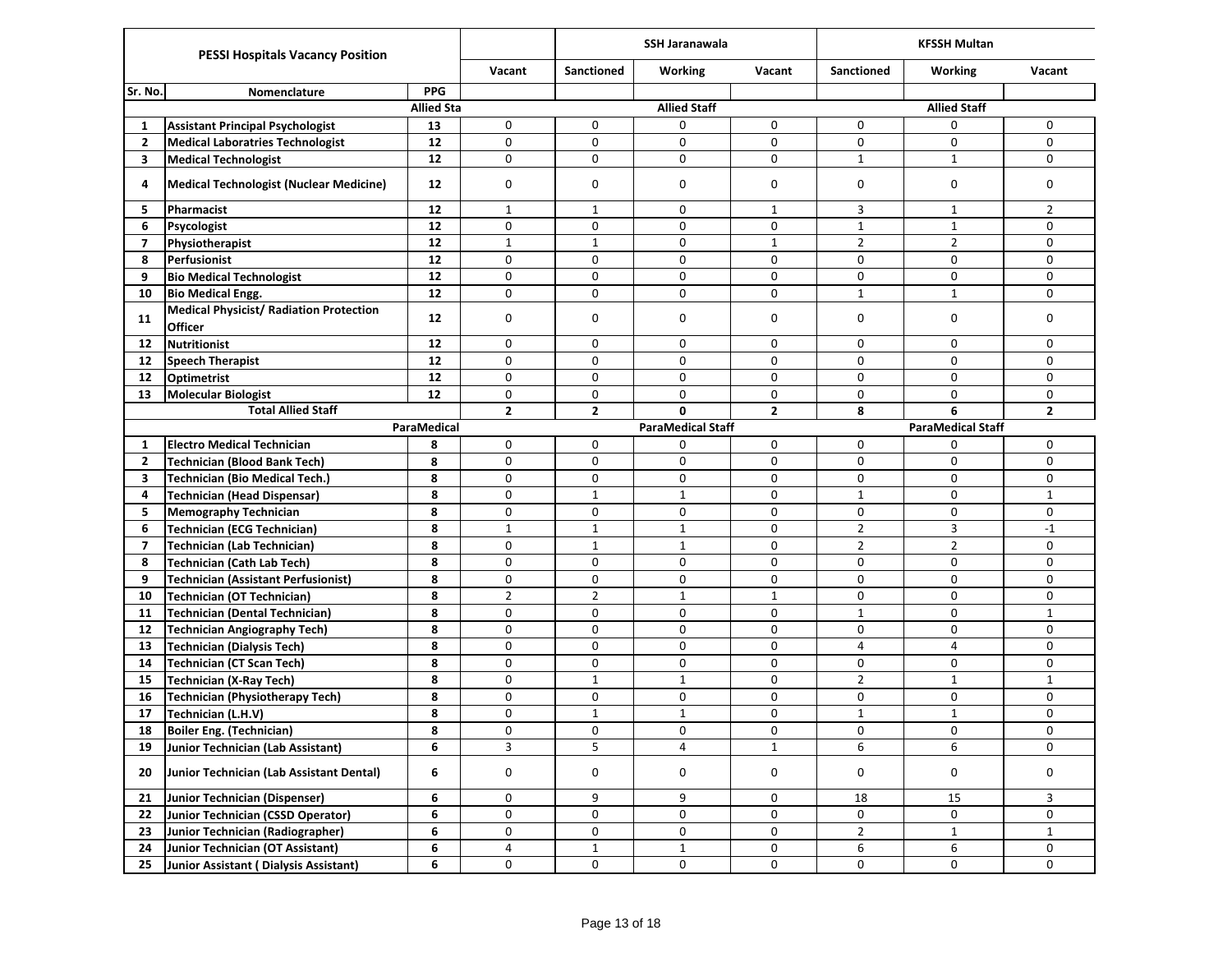| <b>PESSI Hospitals Vacancy Position</b> |                                                                          |                    |                | <b>SSH Jaranawala</b> |                       |                         | <b>KFSSH Multan</b>  |                       |                |  |
|-----------------------------------------|--------------------------------------------------------------------------|--------------------|----------------|-----------------------|-----------------------|-------------------------|----------------------|-----------------------|----------------|--|
|                                         |                                                                          |                    | Vacant         | <b>Sanctioned</b>     | <b>Working</b>        | Vacant                  | <b>Sanctioned</b>    | <b>Working</b>        | Vacant         |  |
| Sr. No.                                 | Nomenclature                                                             | <b>PPG</b>         |                |                       |                       |                         |                      |                       |                |  |
| 26                                      | Junior Technician (Blood Transfusion<br>Assistant/ Blood Bank Assistant) | 6                  | $\Omega$       | $\mathbf 0$           | 0                     | 0                       | $\mathbf 0$          | 0                     | 0              |  |
| 27                                      | Junior Technician (Dark Room Assistant)                                  | 6                  | $\Omega$       | $\mathbf{1}$          | $\mathbf{1}$          | 0                       | 5                    | $\overline{4}$        | $\mathbf{1}$   |  |
| 28                                      | Junior Technician (Female Memography<br>Assistant)                       | 6                  | $\Omega$       | 0                     | 0                     | 0                       | $\mathbf 0$          | $\Omega$              | 0              |  |
| 29                                      | Junior Technician (Vaccinator)                                           | 6                  | 0              | 0                     | 0                     | 0                       | $\overline{2}$       | $\overline{2}$        | 0              |  |
| 30                                      | Junior Technician (Physiotherapy Assistant)                              | 6                  | $\Omega$       | $\pmb{0}$             | 0                     | 0                       | $\pmb{0}$            | $\Omega$              | 0              |  |
| 31                                      | <b>Rehabilitation assistant (Rehabilitation</b><br>Assistant)            | $\overline{2}$     | 0              | 0                     | 0                     | 0                       | $\mathbf 0$          | 0                     | 0              |  |
| 32                                      | Mid Wife                                                                 | $\overline{2}$     | $\pmb{0}$      | 0                     | 0                     | 0                       | $\mathbf{1}$         | 0                     | $\mathbf{1}$   |  |
| 33                                      | Dai/ Aya                                                                 | $\mathbf{1}$       | $\overline{3}$ | $\overline{4}$        | $\overline{2}$        | $\overline{2}$          | 10                   | 10                    | $\mathbf 0$    |  |
| 34                                      | <b>Dialysis Attendant</b>                                                | $\mathbf{1}$       | $\pmb{0}$      | 0                     | 0                     | 0                       | $\mathbf 0$          | $\mathbf 0$           | 0              |  |
| 35                                      | <b>Dental Attendant</b>                                                  | $\mathbf{1}$       | $\mathbf 0$    | $\pmb{0}$             | 0                     | $\mathbf 0$             | $\mathbf 0$          | $\pmb{0}$             | 0              |  |
| 36                                      | <b>Female Attendant</b>                                                  | $\mathbf{1}$       | $\pmb{0}$      | $\mathbf{1}$          | 0                     | $\mathbf{1}$            | $\pmb{0}$            | $\mathbf 0$           | $\pmb{0}$      |  |
| 37                                      | <b>Ward Boy</b>                                                          | $\mathbf{1}$       | $\overline{3}$ | 9                     | 6                     | $\overline{3}$          | 34                   | 34                    | 0              |  |
| 38                                      | <b>Tube Well Operator</b>                                                | $\mathbf{1}$       | 0              | 0                     | 0                     | 0                       | $\overline{2}$       | $\overline{2}$        | 0              |  |
| 39                                      | Lab. Attendant                                                           | $\mathbf{1}$       | $\mathbf 0$    | $\mathbf 0$           | $\mathbf 0$           | $\mathbf 0$             | $\mathbf 1$          | $\mathbf{1}$          | $\Omega$       |  |
| 40                                      | <b>Dark Room Attendant</b>                                               | $\mathbf{1}$       | 0              | 0                     | 0                     | 0                       | $\mathbf 0$          | $\mathbf 0$           | 0              |  |
| 41                                      | <b>OT Attendant</b>                                                      | $\mathbf{1}$       | 0              | 3                     | 3                     | 0                       | $\overline{7}$       | $\overline{7}$        | 0              |  |
| 42                                      | <b>Attendant</b>                                                         | $\mathbf{1}$       | 0              | 0                     | 0                     | 0                       | $\mathbf 0$          | 0                     | 0              |  |
| 43                                      | <b>Helper</b>                                                            | $\mathbf{1}$       | $\mathbf{1}$   | 0                     | 0                     | 0                       | $\mathbf{1}$         | $\mathbf{1}$          | 0              |  |
| 44                                      | <b>Stretcher Bearer</b>                                                  | $\mathbf{1}$       | $\Omega$       | $\mathbf 0$           | 0                     | 0                       | $\Omega$             | $\mathbf 0$           | $\mathbf 0$    |  |
| 45                                      | <b>Trolley Man</b>                                                       | $\mathbf{1}$       | 0              | $\mathbf 0$           | 0                     | 0                       | $\mathbf 0$          | 0                     | 0              |  |
| 46                                      | <b>Sterilizer Assistant</b>                                              | $\mathbf{1}$       | $\Omega$       | 0                     | 0                     | $\mathbf 0$             | $\mathbf 0$          | $\Omega$              | 0              |  |
|                                         | <b>Total Paramedical Staff</b>                                           |                    | 17             | 40                    | 32                    | 8                       | 108                  | 100                   | 8              |  |
|                                         |                                                                          | <b>Nursing Sis</b> |                |                       | <b>Nursing Sister</b> |                         |                      | <b>Nursing Sister</b> |                |  |
| $\mathbf{1}$                            | <b>Nursing Superintendent</b>                                            | 13                 | $\Omega$       | 0                     | 0                     | 0                       | $\mathbf{1}$         | 0                     | $\mathbf 1$    |  |
| $\mathbf{2}$                            | <b>Nursing Sister</b>                                                    | 12                 | 0              | $\mathbf 2$           | 0                     | $\overline{2}$          | 9                    | 4                     | 5              |  |
| 3                                       | <b>Physiotherapy Nursing Sister</b>                                      | 12                 | $\pmb{0}$      | $\pmb{0}$             | 0                     | 0                       | $\Omega$             | $\Omega$              | $\Omega$       |  |
| 4                                       | <b>Staff Nurse</b>                                                       | 11                 | $\overline{7}$ | 8                     | $\overline{7}$        | $\mathbf{1}$            | 50                   | 38                    | 12             |  |
|                                         | <b>Total Nursing Staff</b>                                               |                    | $\overline{7}$ | 10                    | $\overline{7}$        | $\overline{\mathbf{3}}$ | 60                   | 42                    | 18             |  |
|                                         |                                                                          | Janitor Sta        |                | <b>Janitor Staff</b>  |                       |                         | <b>Janitor Staff</b> |                       |                |  |
| 1                                       | Chowkidar/ Guard                                                         | 1                  | 3              | $\overline{2}$        | $\overline{2}$        | 0                       | 5                    | 4                     | $\mathbf{1}$   |  |
| $\mathbf{2}$                            | PCC                                                                      | $\mathbf{1}$       | $\pmb{0}$      | $\pmb{0}$             | 0                     | 0                       | $\pmb{0}$            | 0                     | $\pmb{0}$      |  |
| 3                                       | <b>Ward Cleaner/ Sweeper</b>                                             | $\mathbf{1}$       | $\overline{5}$ | $\pmb{0}$             | 0                     | 0                       | 25                   | 23                    | $\overline{2}$ |  |
| 4                                       | Sweeper                                                                  | $\mathbf{1}$       | $\pmb{0}$      | $\overline{7}$        | 6                     | $\mathbf{1}$            | $\pmb{0}$            | $\mathbf 0$           | $\mathbf 0$    |  |
| 5                                       | Ward Cleaner/ Sweeper (P.T)                                              | fixed              | $\Omega$       | 0                     | 0                     | 0                       | $\mathbf 0$          | $\mathbf 0$           | 0              |  |
| 6                                       | <b>OSD Ward Cleaner</b>                                                  | $\mathbf{1}$       | 0              | $\mathbf 0$           | 0                     | 0                       | $\mathbf 0$          | 0                     | 0              |  |
|                                         | <b>TOTAL Janitor Staff</b>                                               |                    | 8              | 9                     | 8                     | $\mathbf{1}$            | 30                   | 27                    | $\mathbf{3}$   |  |
|                                         |                                                                          |                    |                |                       |                       |                         |                      |                       |                |  |
| Total:                                  |                                                                          |                    | 34             | 61                    | 47                    | 14                      | 206                  | 175                   | 31             |  |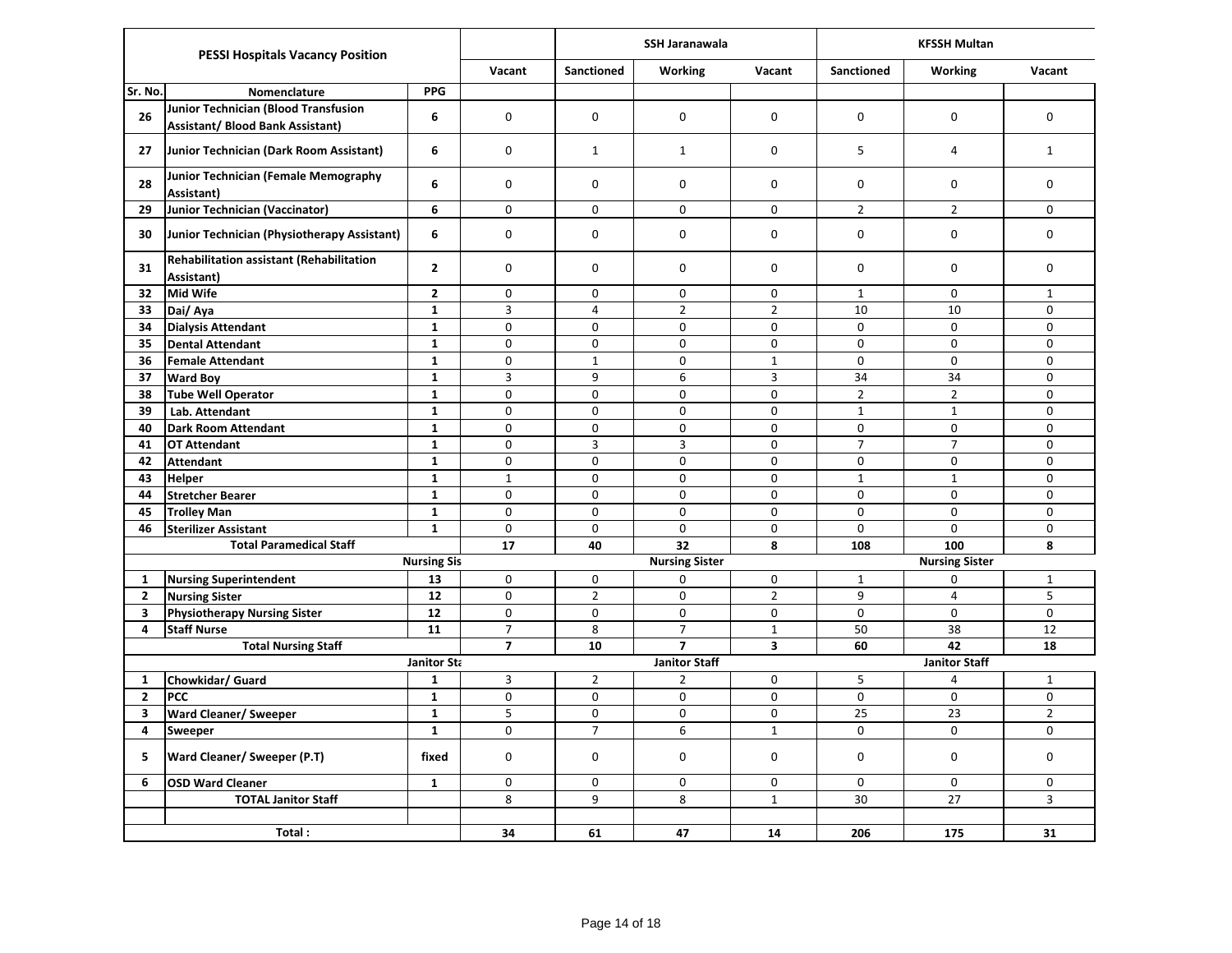|                | <b>PESSI Hospitals Vacancy Position</b>                          |                   | <b>SS-Mini Hospital KASUR</b> |                          |              | <b>SSH Sargodha</b> |                          |                |                   |
|----------------|------------------------------------------------------------------|-------------------|-------------------------------|--------------------------|--------------|---------------------|--------------------------|----------------|-------------------|
|                |                                                                  |                   | <b>Sanctioned</b>             | Working                  | Vacant       | <b>Sanctioned</b>   | <b>Working</b>           | Vacant         | <b>Sanctioned</b> |
| Sr. No.        | Nomenclature                                                     | <b>PPG</b>        |                               |                          |              |                     |                          |                |                   |
|                |                                                                  | <b>Allied Sta</b> |                               | <b>Allied Staff</b>      |              |                     | <b>Allied Staff</b>      |                |                   |
| -1             | <b>Assistant Principal Psychologist</b>                          | 13                |                               | 0                        | 0            | 0                   | 0                        | $\mathbf 0$    |                   |
| $\overline{2}$ | <b>Medical Laboratries Technologist</b>                          | 12                |                               | 0                        | 0            | 0                   | 0                        | $\mathbf 0$    |                   |
| 3              | <b>Medical Technologist</b>                                      | 12                |                               | 0                        | 0            | 0                   | 0                        | 0              |                   |
| 4              | Medical Technologist (Nuclear Medicine)                          | 12                |                               | $\mathbf 0$              | 0            | $\mathbf 0$         | 0                        | 0              |                   |
| 5              | Pharmacist                                                       | 12                |                               | 0                        | 0            | $\mathbf{1}$        | 0                        | $\mathbf{1}$   | $\mathbf{1}$      |
| 6              | Psycologist                                                      | 12                |                               | 0                        | 0            | 0                   | 0                        | $\mathbf 0$    |                   |
| $\overline{7}$ | Physiotherapist                                                  | $12\,$            |                               | 0                        | 0            | 0                   | 0                        | 0              |                   |
| 8              | Perfusionist                                                     | 12                |                               | 0                        | 0            | 0                   | 0                        | 0              |                   |
| 9              | <b>Bio Medical Technologist</b>                                  | 12                |                               | 0                        | 0            | 0                   | 0                        | 0              |                   |
| 10             | <b>Bio Medical Engg.</b>                                         | 12                |                               | $\pmb{0}$                | 0            | $\mathbf 0$         | 0                        | $\mathbf 0$    |                   |
| 11             | <b>Medical Physicist/ Radiation Protection</b><br><b>Officer</b> | $12 \overline{ }$ |                               | $\mathbf 0$              | 0            | $\mathbf 0$         | 0                        | $\mathbf 0$    |                   |
| 12             | Nutritionist                                                     | 12                |                               | 0                        | 0            | 0                   | 0                        | 0              |                   |
| 12             | Speech Therapist                                                 | 12                |                               | 0                        | 0            | 0                   | 0                        | $\mathbf 0$    |                   |
| 12             | Optimetrist                                                      | 12                |                               | 0                        | 0            | 0                   | 0                        | 0              |                   |
| 13             | <b>Molecular Biologist</b>                                       | 12                |                               | 0                        | 0            | 0                   | 0                        | $\mathbf 0$    |                   |
|                | <b>Total Allied Staff</b>                                        |                   | 0                             | $\mathbf{0}$             | 0            | $\mathbf{1}$        | 0                        | $\mathbf{1}$   | $\mathbf{1}$      |
|                |                                                                  | ParaMedical       |                               | <b>ParaMedical Staff</b> |              |                     | <b>ParaMedical Staff</b> |                |                   |
| 1              | <b>Electro Medical Technician</b>                                | 8                 |                               | $\mathbf 0$              | 0            |                     | 0                        | 0              |                   |
| $\overline{2}$ | Technician (Blood Bank Tech)                                     | 8                 |                               | 0                        | 0            |                     | 0                        | $\mathbf 0$    |                   |
| 3              | Technician (Bio Medical Tech.)                                   | 8                 |                               | 0                        | 0            |                     | 0                        | 0              |                   |
| 4              | Technician (Head Dispensar)                                      | 8                 |                               | $\mathbf 0$              | 0            | $\mathbf{1}$        | $\mathbf{1}$             | 0              | $\mathbf{1}$      |
| 5              | <b>Memography Technician</b>                                     | 8                 |                               | 0                        | 0            |                     | 0                        | $\mathbf 0$    |                   |
| 6              | Technician (ECG Technician)                                      | 8                 | $\mathbf{1}$                  | 0                        | $\mathbf{1}$ |                     | 0                        | 0              | $\mathbf{1}$      |
| 7              | Technician (Lab Technician)                                      | 8                 | 3                             | $\overline{2}$           | $\mathbf{1}$ | 3                   | $\overline{2}$           | $\mathbf{1}$   | $\mathbf{1}$      |
| 8              | Technician (Cath Lab Tech)                                       | 8                 |                               | 0                        | 0            |                     | 0                        | $\mathbf 0$    |                   |
| 9              | Technician (Assistant Perfusionist)                              | 8                 |                               | 0                        | 0            |                     | 0                        | 0              |                   |
| 10             | Technician (OT Technician)                                       | 8                 | 1                             | 0                        | $\mathbf{1}$ |                     | 0                        | 0              | $\mathbf{1}$      |
| 11             | Technician (Dental Technician)                                   | 8                 |                               | 0                        | 0            |                     | 0                        | 0              |                   |
| 12             | <b>Technician Angiography Tech)</b>                              | 8                 |                               | 0                        | 0            |                     | 0                        | 0              |                   |
| 13             | Technician (Dialysis Tech)                                       | 8                 |                               | 0                        | 0            |                     | 0                        | $\mathbf 0$    |                   |
| 14             | Technician (CT Scan Tech)                                        | 8                 |                               | 0                        | $\pmb{0}$    |                     | 0                        | 0              |                   |
| 15             | Technician (X-Ray Tech)                                          | 8                 |                               | 0                        | 0            | $\overline{2}$      | 0                        | $\overline{2}$ |                   |
| 16             | Technician (Physiotherapy Tech)                                  | 8                 |                               | 0                        | $\pmb{0}$    |                     | 0                        | 0              |                   |
| 17             | Technician (L.H.V)                                               | 8                 |                               | 0                        | 0            |                     | 0                        | 0              | 1                 |
| 18             | <b>Boiler Eng. (Technician)</b>                                  | 8                 |                               | 0                        | 0            |                     | 0                        | 0              |                   |
| 19             | Junior Technician (Lab Assistant)                                | 6                 | $\mathbf{1}$                  | $\mathsf 0$              | $\mathbf{1}$ |                     | 0                        | 0              | $\overline{2}$    |
| 20             | Junior Technician (Lab Assistant Dental)                         | 6                 |                               | 0                        | 0            |                     | 0                        | 0              |                   |
| 21             | Junior Technician (Dispenser)                                    | 6                 | 9                             | 8                        | $\mathbf{1}$ | 8                   | 8                        | 0              | 6                 |
| 22             | Junior Technician (CSSD Operator)                                | 6                 |                               | $\mathsf{O}$             | 0            |                     | 0                        | 0              |                   |
| 23             | Junior Technician (Radiographer)                                 | 6                 |                               | $\mathsf{O}\xspace$      | $\pmb{0}$    |                     | 0                        | 0              |                   |
| 24             | Junior Technician (OT Assistant)                                 | 6                 |                               | 0                        | 0            |                     | 0                        | 0              | $\overline{2}$    |
| 25             | Junior Assistant (Dialysis Assistant)                            | 6                 |                               | 0                        | $\pmb{0}$    |                     | 0                        | 0              |                   |
|                |                                                                  |                   |                               |                          |              |                     |                          |                |                   |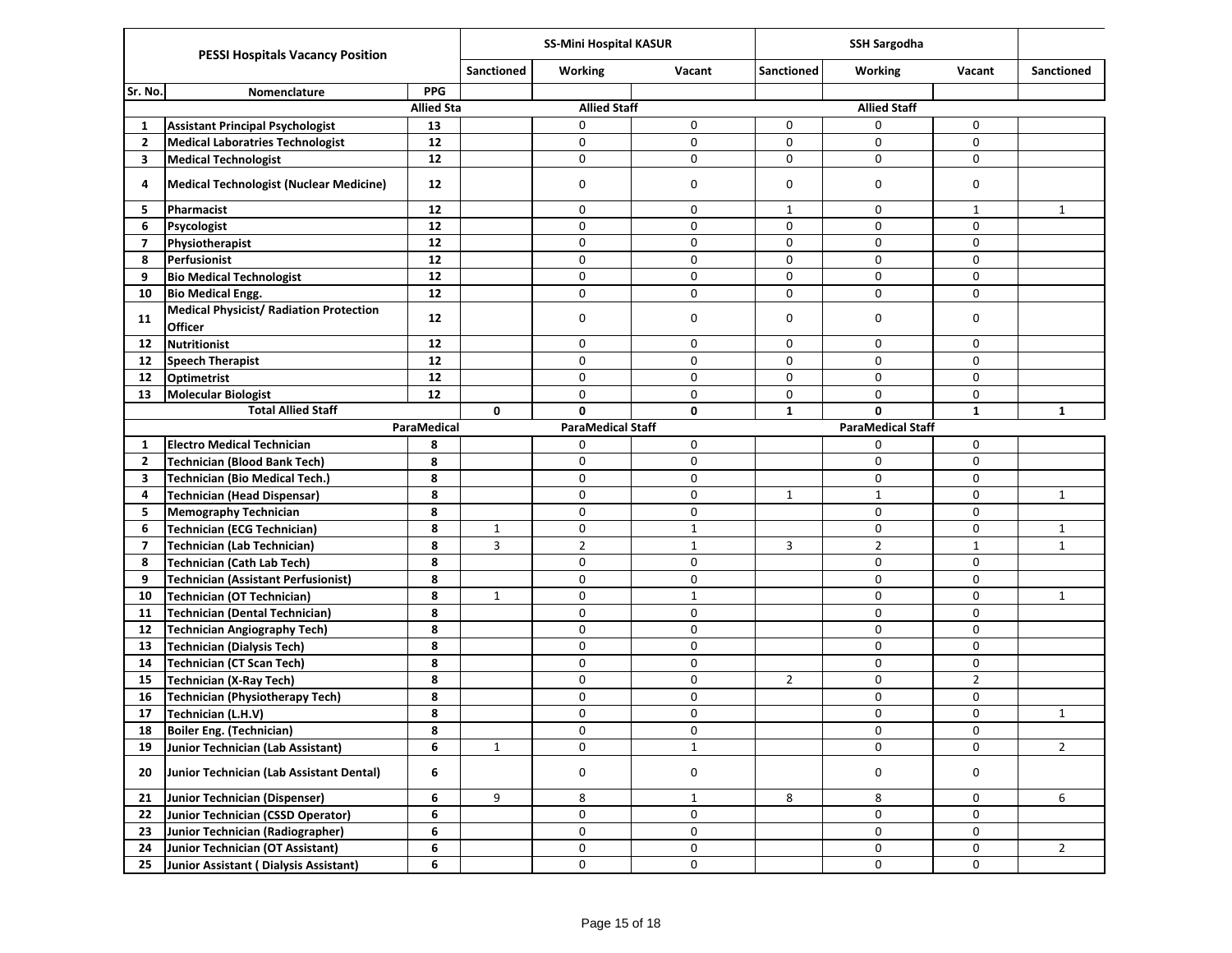| <b>PESSI Hospitals Vacancy Position</b> |                                                                                 |                    |                         | <b>SS-Mini Hospital KASUR</b> |                |                   |                       |                |                   |
|-----------------------------------------|---------------------------------------------------------------------------------|--------------------|-------------------------|-------------------------------|----------------|-------------------|-----------------------|----------------|-------------------|
|                                         |                                                                                 |                    |                         | <b>Working</b>                | Vacant         | <b>Sanctioned</b> | Working               | Vacant         | <b>Sanctioned</b> |
| Sr. No.                                 | Nomenclature                                                                    | <b>PPG</b>         |                         |                               |                |                   |                       |                |                   |
| 26                                      | Junior Technician (Blood Transfusion<br><b>Assistant/ Blood Bank Assistant)</b> | 6                  |                         | $\mathsf{O}$                  | $\mathbf 0$    |                   | $\mathsf 0$           | 0              |                   |
| 27                                      | Junior Technician (Dark Room Assistant)                                         | 6                  |                         | 0                             | $\mathbf 0$    |                   | 0                     | $\mathsf 0$    |                   |
| 28                                      | <b>Junior Technician (Female Memography</b><br>Assistant)                       | 6                  |                         | $\mathsf{O}$                  | $\mathbf 0$    |                   | 0                     | $\mathsf 0$    |                   |
| 29                                      | Junior Technician (Vaccinator)                                                  | 6                  |                         | 0                             | $\mathbf 0$    |                   | $\mathsf 0$           | $\mathbf 0$    | $\mathbf{1}$      |
| 30                                      | Junior Technician (Physiotherapy Assistant)                                     | 6                  |                         | $\mathsf{O}$                  | $\mathsf 0$    |                   | $\mathsf 0$           | $\mathsf 0$    |                   |
| 31                                      | <b>Rehabilitation assistant (Rehabilitation</b><br>Assistant)                   | $\mathbf{2}$       |                         | 0                             | $\mathbf 0$    |                   | 0                     | 0              |                   |
| 32                                      | <b>Mid Wife</b>                                                                 | $\overline{2}$     |                         | $\mathbf 0$                   | $\mathbf 0$    | $\mathbf{1}$      | $\mathbf{1}$          | $\mathbf 0$    |                   |
| 33                                      | Dai/Aya                                                                         | $\mathbf{1}$       | 3                       | $\mathbf{1}$                  | $\overline{2}$ | $\overline{4}$    | 4                     | $\mathbf 0$    | $\mathbf{1}$      |
| 34                                      | <b>Dialysis Attendant</b>                                                       | $\mathbf{1}$       |                         | $\mathsf{O}\xspace$           | $\mathsf 0$    |                   | 0                     | 0              |                   |
| 35                                      | <b>Dental Attendant</b>                                                         | ${\bf 1}$          |                         | $\mathsf 0$                   | $\mathbf 0$    |                   | 0                     | 0              |                   |
| 36                                      | Female Attendant                                                                | $\mathbf{1}$       |                         | 0                             | $\mathbf 0$    |                   | 0                     | 0              |                   |
| 37                                      | <b>Ward Boy</b>                                                                 | $\mathbf{1}$       | 3                       | 3                             | $\mathsf 0$    | 3                 | $\overline{2}$        | $\mathbf{1}$   | 5                 |
| 38                                      | <b>Tube Well Operator</b>                                                       | $\mathbf{1}$       |                         | 0                             | $\mathsf 0$    |                   | 0                     | $\Omega$       |                   |
| 39                                      | Lab. Attendant                                                                  | $\mathbf{1}$       | $\overline{2}$          | $\mathbf 1$                   | $\mathbf{1}$   |                   | 0                     | $\pmb{0}$      | $\mathbf{1}$      |
| 40                                      | <b>Dark Room Attendant</b>                                                      | $\mathbf{1}$       |                         | 0                             | $\mathsf 0$    |                   | 0                     | $\mathsf 0$    |                   |
| 41                                      | <b>OT Attendant</b>                                                             | $\mathbf{1}$       |                         | 0                             | $\mathbf 0$    |                   | $\mathsf 0$           | 0              | $\mathbf{1}$      |
| 42                                      | <b>Attendant</b>                                                                | $\mathbf{1}$       |                         | 0                             | $\mathbf 0$    |                   | 0                     | $\mathbf 0$    |                   |
| 43                                      | <b>Helper</b>                                                                   | $\mathbf{1}$       |                         | $\mathsf 0$                   | $\mathsf 0$    |                   | $\mathbf 0$           | $\mathbf 0$    |                   |
| 44                                      | <b>Stretcher Bearer</b>                                                         | $\mathbf{1}$       |                         | 0                             | $\mathbf 0$    |                   | 0                     | $\mathbf 0$    |                   |
| 45                                      | <b>Trolley Man</b>                                                              | $\mathbf{1}$       |                         | 0                             | $\mathbf 0$    |                   | 0                     | 0              |                   |
| 46                                      | <b>Sterilizer Assistant</b>                                                     | $\overline{1}$     |                         | $\overline{0}$                | $\mathbf 0$    |                   | 0                     | $\mathbf 0$    | $\mathbf{1}$      |
|                                         | <b>Total Paramedical Staff</b>                                                  |                    | 23                      | 15                            | 8              | 22                | 18                    | 4              | 25                |
|                                         |                                                                                 | <b>Nursing Sis</b> |                         | <b>Nursing Sister</b>         |                |                   | <b>Nursing Sister</b> |                |                   |
| $\mathbf{1}$                            | <b>Nursing Superintendent</b>                                                   | 13                 |                         | 0                             | $\mathbf 0$    |                   | 0                     | 0              |                   |
| $\overline{2}$                          | <b>Nursing Sister</b>                                                           | 12                 |                         | $\mathbf 0$                   | $\mathbf 0$    |                   | 0                     | 0              |                   |
| $\mathbf{3}$                            | <b>Physiotherapy Nursing Sister</b>                                             | 12                 |                         | 0                             | $\pmb{0}$      |                   | $\overline{0}$        | 0              |                   |
| 4                                       | <b>Staff Nurse</b>                                                              | 11                 | $\overline{7}$          | $\overline{2}$                | 5              | 11                | $\mathbf{3}$          | 8              | 8                 |
|                                         | <b>Total Nursing Staff</b>                                                      |                    | $\overline{\mathbf{z}}$ | $\mathbf{2}$                  | 5              | 11                | 3                     | 8              | 8                 |
|                                         |                                                                                 | <b>Janitor Sta</b> |                         | <b>Janitor Staff</b>          |                |                   | <b>Janitor Staff</b>  |                |                   |
| $\mathbf{1}$                            | Chowkidar/ Guard                                                                | $\mathbf{1}$       | $\overline{2}$          | $\overline{2}$                | 0              | 5                 | 5                     | $\mathsf 0$    | $\overline{2}$    |
| $\mathbf{2}$                            | <b>PCC</b>                                                                      | $\mathbf{1}$       |                         | 0                             | $\mathsf 0$    | $\mathbf 1$       | $\mathbf 1$           | $\mathsf 0$    | $\mathbf{1}$      |
| 3                                       | <b>Ward Cleaner/ Sweeper</b>                                                    | $\mathbf{1}$       |                         | 0                             | $\pmb{0}$      | $1\,$             | 0                     | $\mathbf{1}$   | $\overline{3}$    |
| 4                                       | Sweeper                                                                         | $\mathbf{1}$       | 4                       | $\overline{\mathbf{3}}$       | $\mathbf{1}$   | $\mathbf{3}$      | $\mathbf{1}$          | $\overline{2}$ |                   |
| 5                                       | <b>Ward Cleaner/ Sweeper (P.T)</b>                                              | fixed              |                         | 0                             | $\mathbf 0$    | $\mathbf 0$       | 0                     | 0              |                   |
| 6                                       | <b>OSD Ward Cleaner</b>                                                         | $\mathbf{1}$       |                         | $\mathbf 0$                   | $\mathbf 0$    | $\mathbf 0$       | 0                     | $\mathbf 0$    |                   |
|                                         | <b>TOTAL Janitor Staff</b>                                                      |                    | 6                       | 5                             | $\mathbf{1}$   | 10                | $\overline{7}$        | $\overline{3}$ | 6                 |
|                                         |                                                                                 |                    |                         |                               |                |                   |                       |                |                   |
|                                         | Total:                                                                          |                    | 36                      | 22                            | 14             | 44                | 28                    | 16             | 40                |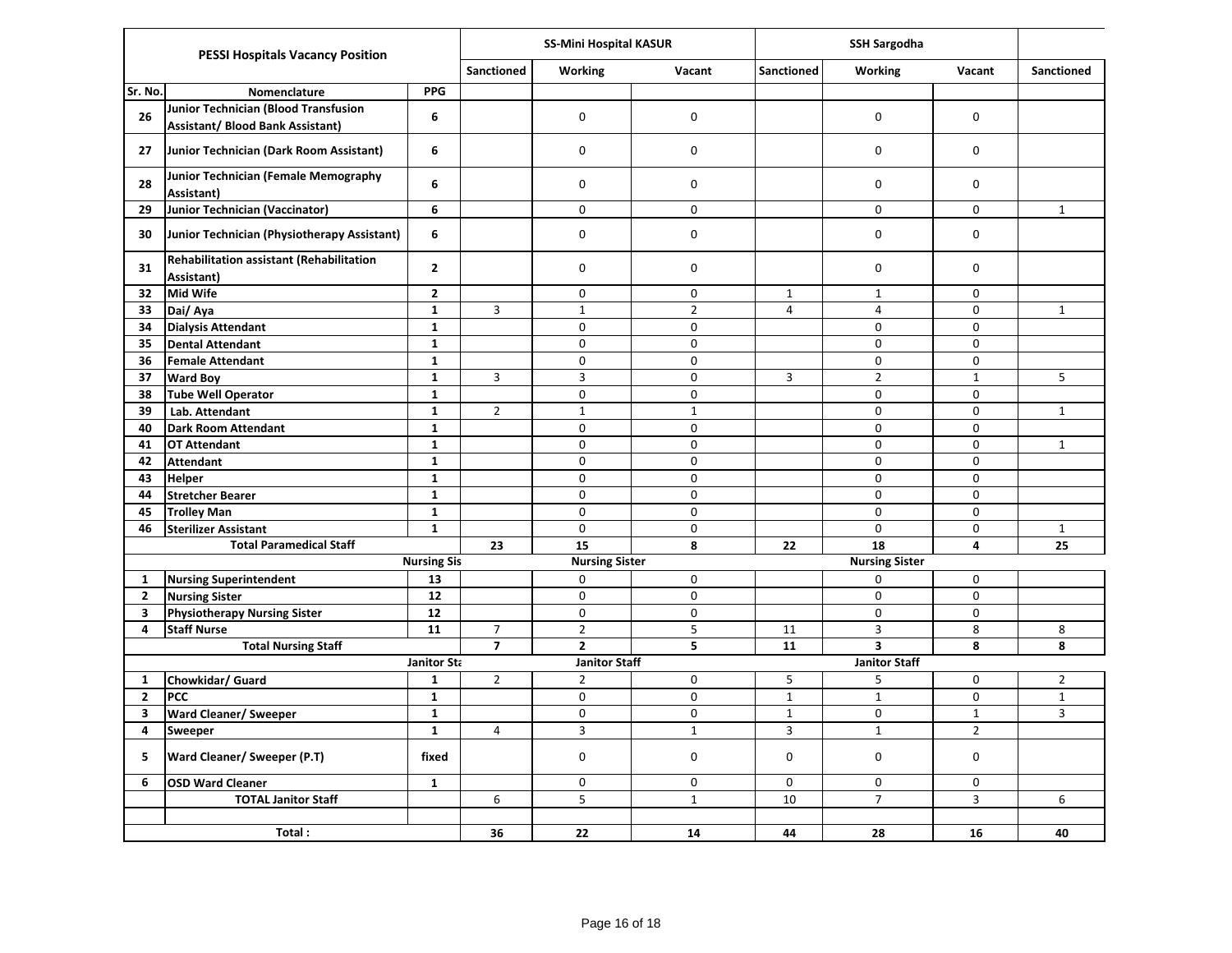| <b>PESSI Hospitals Vacancy Position</b> |                                                           |                   | <b>SSH Taunsa</b>        |                | TOTAL Vacancy POSITION OF PESSI HOSPITALS |                     |                |  |  |
|-----------------------------------------|-----------------------------------------------------------|-------------------|--------------------------|----------------|-------------------------------------------|---------------------|----------------|--|--|
|                                         |                                                           |                   | <b>Working</b>           | Vacant         | <b>Sanctioned</b>                         | Working             | Vacant         |  |  |
| Sr. No.                                 | <b>Nomenclature</b>                                       | <b>PPG</b>        |                          |                |                                           |                     |                |  |  |
|                                         |                                                           | <b>Allied Sta</b> | <b>Allied Staff</b>      |                |                                           | <b>Allied Staff</b> |                |  |  |
| 1                                       | <b>Assistant Principal Psychologist</b>                   | 13                | 0                        | 0              | $\mathbf{1}$                              | 1                   | 0              |  |  |
| 2                                       | <b>Medical Laboratries Technologist</b>                   | 12                | 0                        | 0              | $\overline{4}$                            | 3                   | $\mathbf{1}$   |  |  |
| 3                                       | <b>Medical Technologist</b>                               | 12                | 0                        | 0              | 10                                        | 9                   | $\mathbf{1}$   |  |  |
| 4                                       | <b>Medical Technologist (Nuclear Medicine)</b>            | 12                | 0                        | 0              | $\overline{2}$                            | 2                   | 0              |  |  |
| 5                                       | Pharmacist                                                | 12                | 0                        | $\mathbf{1}$   | 33                                        | 19                  | 14             |  |  |
| 6                                       | Psycologist                                               | 12                | 0                        | 0              | $\overline{7}$                            | 4                   | 3              |  |  |
| $\overline{7}$                          | Physiotherapist                                           | 12                | 0                        | 0              | 25                                        | 18                  | $\overline{7}$ |  |  |
| 8                                       | Perfusionist                                              | 12                | 0                        | 0              | $\overline{2}$                            | $\overline{2}$      | 0              |  |  |
| 9                                       | <b>Bio Medical Technologist</b>                           | 12                | 0                        | 0              | $\mathbf{1}$                              | $\mathbf{1}$        | 0              |  |  |
| 10                                      | <b>Bio Medical Engg.</b>                                  | 12                | 0                        | 0              | 10                                        | 4                   | 6              |  |  |
| 11                                      | <b>Medical Physicist/ Radiation Protection</b><br>Officer | 12                | 0                        | 0              | 1                                         | $\mathbf{1}$        | 0              |  |  |
| 12                                      | <b>Nutritionist</b>                                       | 12                | 0                        | 0              | 0                                         | 0                   | 0              |  |  |
| 12 <sup>2</sup>                         | Speech Therapist                                          | 12                | 0                        | 0              | $\mathbf{1}$                              | 0                   | $\mathbf{1}$   |  |  |
| 12 <sup>2</sup>                         | Optimetrist                                               | 12                | 0                        | 0              | $\mathbf{1}$                              | 0                   | $\mathbf{1}$   |  |  |
| 13                                      | <b>Molecular Biologist</b>                                | 12                | 0                        | 0              | $\mathbf{1}$                              | $\mathbf{1}$        | 0              |  |  |
|                                         | <b>Total Allied Staff</b>                                 | 0                 | 1                        | 99             | 65                                        | 34                  |                |  |  |
|                                         |                                                           | ParaMedical       | <b>ParaMedical Staff</b> |                |                                           |                     |                |  |  |
| 1                                       | <b>Electro Medical Technician</b>                         | 8                 | 0                        | 0              | 3                                         | $\mathbf{1}$        | $\overline{2}$ |  |  |
| $\mathbf{2}$                            | <b>Technician (Blood Bank Tech)</b>                       | 8                 | 0                        | 0              | 22                                        | 13                  | 9              |  |  |
| 3                                       | <b>Technician (Bio Medical Tech.)</b>                     | 8                 | 0                        | 0              | $\overline{2}$                            | $\mathbf{1}$        | $\mathbf{1}$   |  |  |
| 4                                       | <b>Technician (Head Dispensar)</b>                        | 8                 | $\mathbf{1}$             | 0              | 21                                        | 12                  | 9              |  |  |
| 5                                       | <b>Memography Technician</b>                              | 8                 | 0                        | 0              | 0                                         | 0                   | 0              |  |  |
| 6                                       | <b>Technician (ECG Technician)</b>                        | 8                 | 0                        | $\mathbf{1}$   | 30                                        | 23                  | $\overline{7}$ |  |  |
| $\overline{\mathbf{z}}$                 | <b>Technician (Lab Technician)</b>                        | 8                 | 0                        | $\mathbf{1}$   | 40                                        | 34                  | 6              |  |  |
| 8                                       | <b>Technician (Cath Lab Tech)</b>                         | 8                 | 0                        | 0              | $\overline{4}$                            | 3                   | $\mathbf{1}$   |  |  |
| 9                                       | <b>Technician (Assistant Perfusionist)</b>                | 8                 | 0                        | 0              | $\overline{2}$                            | $\mathbf{1}$        | $\mathbf{1}$   |  |  |
| 10                                      | <b>Technician (OT Technician)</b>                         | 8                 | 0                        | $\mathbf{1}$   | 32                                        | 18                  | 14             |  |  |
| 11                                      | <b>Technician (Dental Technician)</b>                     | 8                 | 0                        | 0              | 13                                        | 10                  | 3              |  |  |
| $12 \overline{ }$                       | Technician Angiography Tech)                              | 8                 | 0                        | 0              | 0                                         | 0                   | 0              |  |  |
| 13                                      | <b>Technician (Dialysis Tech)</b>                         | 8                 | 0                        | 0              | 23                                        | 18                  | 5              |  |  |
| 14                                      | <b>Technician (CT Scan Tech)</b>                          | 8                 | 0                        | 0              | 3                                         | $\overline{2}$      | $\mathbf{1}$   |  |  |
| 15                                      | <b>Technician (X-Ray Tech)</b>                            | 8                 | 0                        | 0              | 29                                        | 20                  | 9              |  |  |
| 16                                      | <b>Technician (Physiotherapy Tech)</b>                    | 8                 | 0                        | 0              | $\mathbf{1}$                              | $\mathbf{1}$        | 0              |  |  |
| 17                                      | Technician (L.H.V)                                        | 8                 | 0                        | $\mathbf{1}$   | 21                                        | 15                  | 6              |  |  |
| 18                                      | <b>Boiler Eng. (Technician)</b>                           | 8                 | 0                        | 0              | $\mathbf 1$                               | $\mathbf 1$         | 0              |  |  |
| 19                                      | Junior Technician (Lab Assistant)                         | 6                 | 0                        | $\overline{2}$ | 83                                        | 69                  | 14             |  |  |
| 20                                      | Junior Technician (Lab Assistant Dental)                  | 6                 | 0                        | 0              | 6                                         | 5                   | $\mathbf{1}$   |  |  |
| 21                                      | Junior Technician (Dispenser)                             | 6                 | 4                        | $\overline{2}$ | 285                                       | 248                 | 37             |  |  |
| 22                                      | Junior Technician (CSSD Operator)                         | 6                 | 0                        | 0              | 3                                         | $\overline{2}$      | $\mathbf{1}$   |  |  |
| 23                                      | Junior Technician (Radiographer)                          | 6                 | 0                        | 0              | 28                                        | 23                  | 5              |  |  |
| 24                                      | Junior Technician (OT Assistant)                          | 6                 | 0                        | 2              | 76                                        | 59                  | 17             |  |  |
| 25                                      | Junior Assistant (Dialysis Assistant)                     | 6                 | 0                        | 0              | 5                                         | $\overline{2}$      | 3              |  |  |